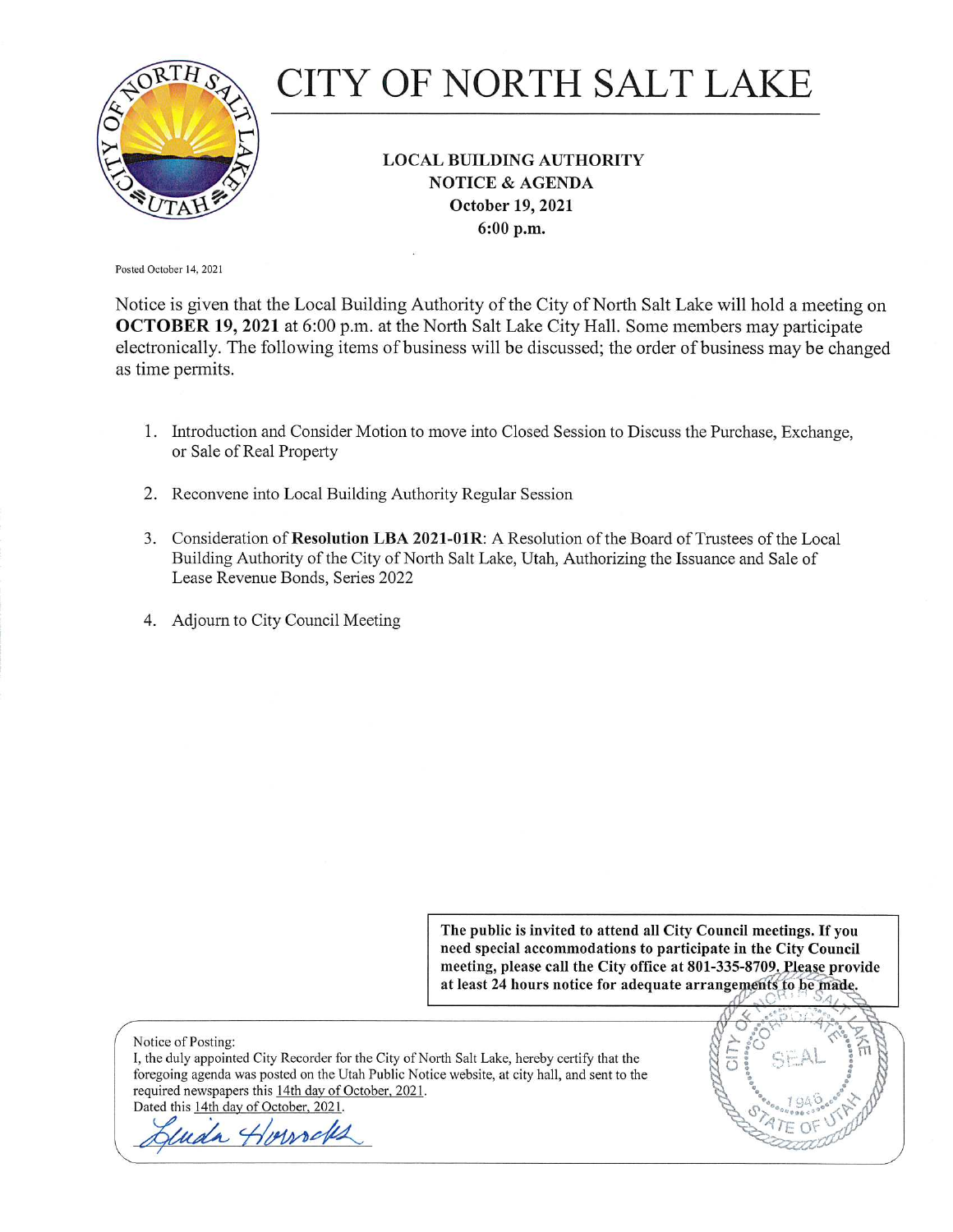

## **CITY OF NORTH SALT LAKE**

**10 East Center Street Len Arave North Salt Lake, Utah 84054 Mayor (801) 335-8700 (801) 335-8719 Fax Ken Leetham**

**City Manager**

#### **MEMORANDUM**

**TO:** Honorable Members of the NSL Local Building Authority

- **FROM:** Ken Leetham, City Manager
- **DATE:** October 19, 2021
- **SUBJECT:** Consideration of Resolution No LBA 2021-01R: A Resolution of the Board of Trustees of the Local Building Authority of the City of North Salt Lake, Utah, Authorizing the Issuance and Sale of Lease Revenue Bonds, Series 2022.

#### **RECOMMENDATION**

I recommend approval of the Resolution No LBA 2021-01R: A Resolution of the Board of Trustees of the Local Building Authority of the City of North Salt Lake, Utah, Authorizing the Issuance and Sale of Lease Revenue Bonds, Series 2022.

#### **BACKGROUND**

Several meetings ago, the City Council asked the staff to investigate and pursue the possibilities of relocating and building a new public works facility. This is a needed project and though it is a large and long-range project, now is an excellent time to seek funding for this initiative. The attached resolution is the first step in issuing debt for this purpose. You may recall that a parameters resolution only allows for the Local Building Authority (LBA) to declare its intent to issue debt, schedule a public hearing and put a plan together for the LBA to consider in the future for the project. Adoption of this resolution does not obligate the City or LBA to issue this debt in any way, but does allow us to carefully consider doing so if we believe that is in the best interest of the City in the future.

Very preliminary estimates for the project are as follows:

Land cost: \$6.5 million Improvement costs: \$6 million Credit for existing property: \$3 million

The proposed resolution includes bonding up to \$10 million for this purpose. Following approval of the parameters resolution, staff will embark on a process of trying to determine with more accuracy a plan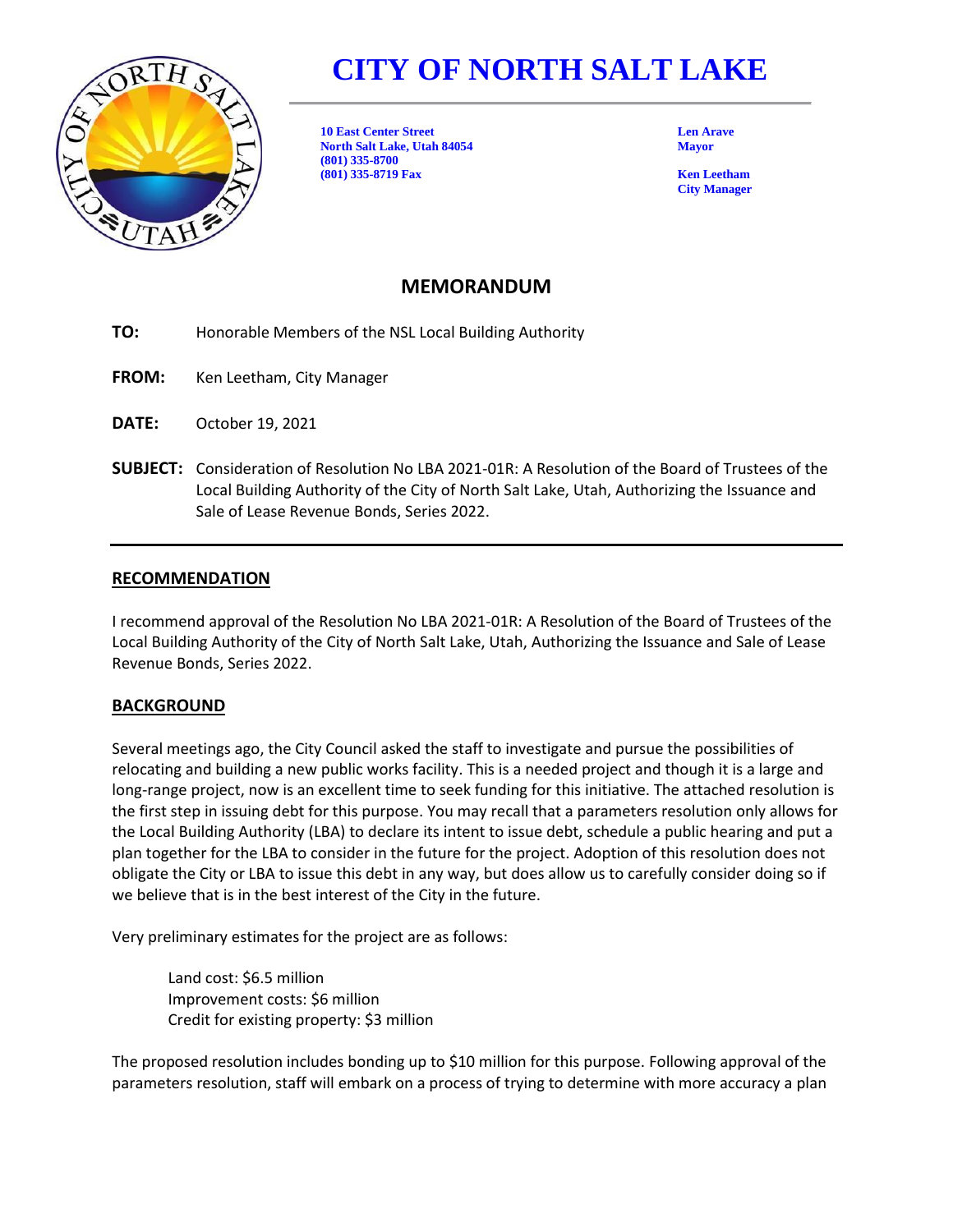to move forward, together with associated costs. In addition, during a closed meeting, we will share the proposed location and status of negotiations thus far in our discussion with the landowner.

#### **PROPOSED MOTION**

I move that the Board of Trustees approve Resolution No LBA 2021-01R: A Resolution of the Board of Trustees of the Local Building Authority of the City of North Salt Lake, Utah, Authorizing the Issuance and Sale of Lease Revenue Bonds, Series 2022.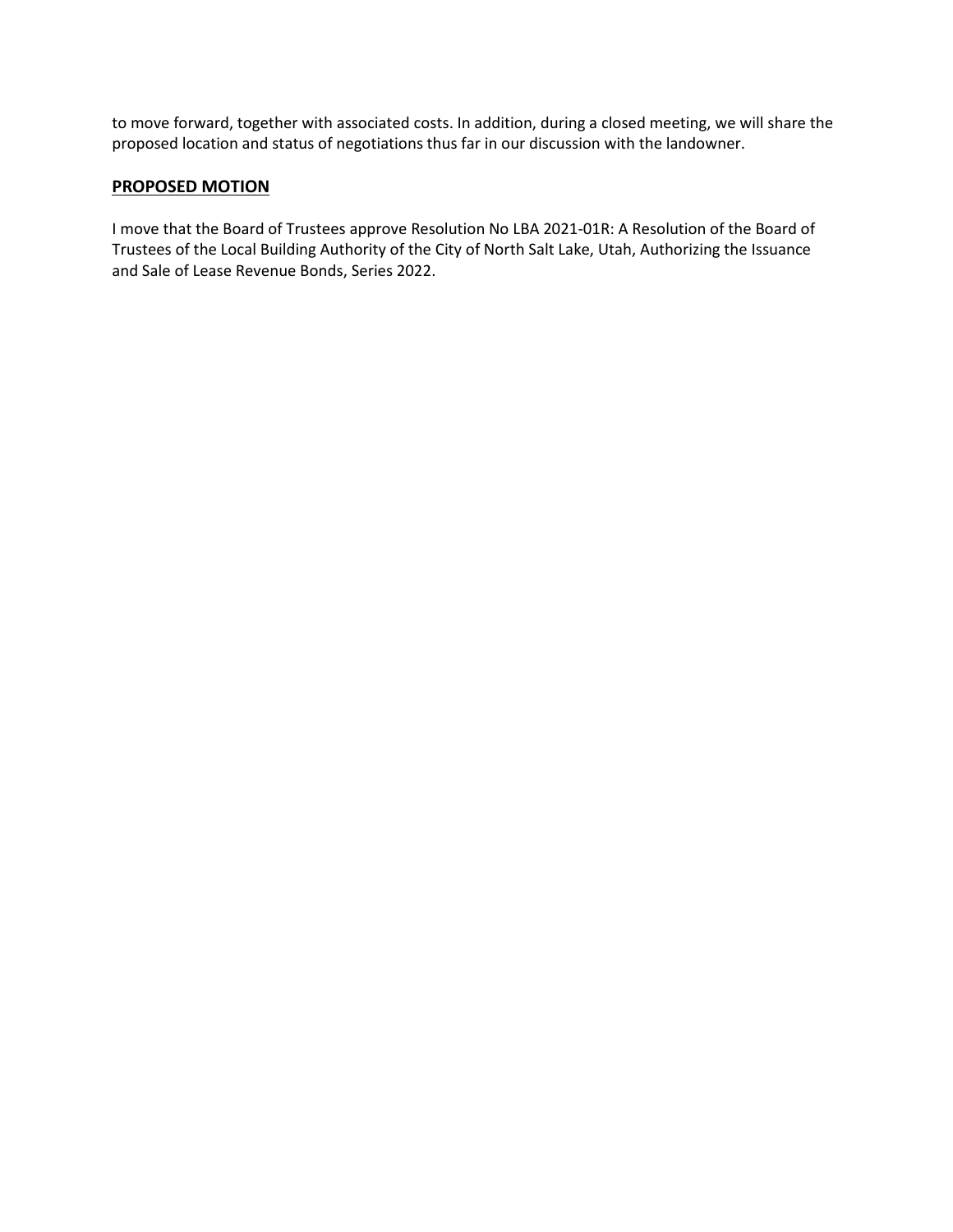#### **RESOLUTION NO. LBA-2021-01R**

A RESOLUTION OF THE BOARD OF TRUSTEES OF THE LOCAL BUILDING AUTHORITY OF THE CITY OF NORTH SALT LAKE, UTAH, AUTHORIZING THE ISSUANCE AND SALE OF LEASE REVENUE BONDS, **SERIES 2022.** 

WHEREAS, the Local Building Authority of the City of North Salt Lake, Utah (the *"Issuer"*) has been duly organized as a Utah nonprofit corporation by the City of North Salt Lake, Utah (the *"City"*) solely for the purpose of (a) accomplishing the public purposes for which the City exist by acquiring, improving or extending any improvements, facilities or properties (whether real or personal) and appurtenances to them which the City is authorized or permitted by law to acquire, including, but not limited to, public buildings or other structures of every nature or any joint or partial interest in the same, and (b) financing the costs of such projects on behalf of the City in accordance with the procedures and subject to the limitations of the Local Building Authority Act, Title 17D, Chapter 2 of the Utah Code Annotated 1953, as amended (the *"Act"*) and other applicable Utah law; and

WHEREAS, the Act provides that the Issuer may issue and sell its bonds for the purpose of paying the costs of acquiring, improving or extending a project (as such term is defined in the Act), and such bonds shall be secured by a pledge and assignment of the revenues received by the Issuer under the leasing contract (as such term is defined in the Act) with respect to the project financed or refinanced with the proceeds of the sale of such bonds and may be secured by (a) a mortgage (as such term is defined in the Act) covering all or any part of such project, (b) a pledge and assignment of the leasing contract for that project, (c) amounts held in reserve funds or (d) such other security devices with respect to the project as may be deemed most advantageous by the Issuer; and

WHEREAS, pursuant to the provisions of Act, the Issuer has authority to accomplish the public purposes for which the City exist by acquiring, improving or extending any improvements, facilities or properties and appurtenances to them which the City are authorized or permitted by law to acquire, including, but not limited to, public buildings or other structures of every nature or any joint or partial interest in the same, and financing the costs of such projects on behalf of the City in accordance with the procedures and subject to the limitations of the Act; and

WHEREAS, the City desires the Issuer, on behalf of the City, to (A) undertake the construction of a certain project pursuant to the Act consisting of the acquisition, construction and improvement of a public works facility (the *"Project"*) on certain real property described in *Exhibit A* hereto (the *"Property"*) and (B) pay costs relating to the issuance and sale of the Series 2022 Bonds; and

WHEREAS, the Issuer and the City will enter into that certain Master Lease Agreement (the *"Lease"*), the form of which is attached hereto as *Exhibit B*, pursuant to which the Issuer has agreed (a) to Acquire or to cause the Acquisition (as such terms are defined in the Lease) of the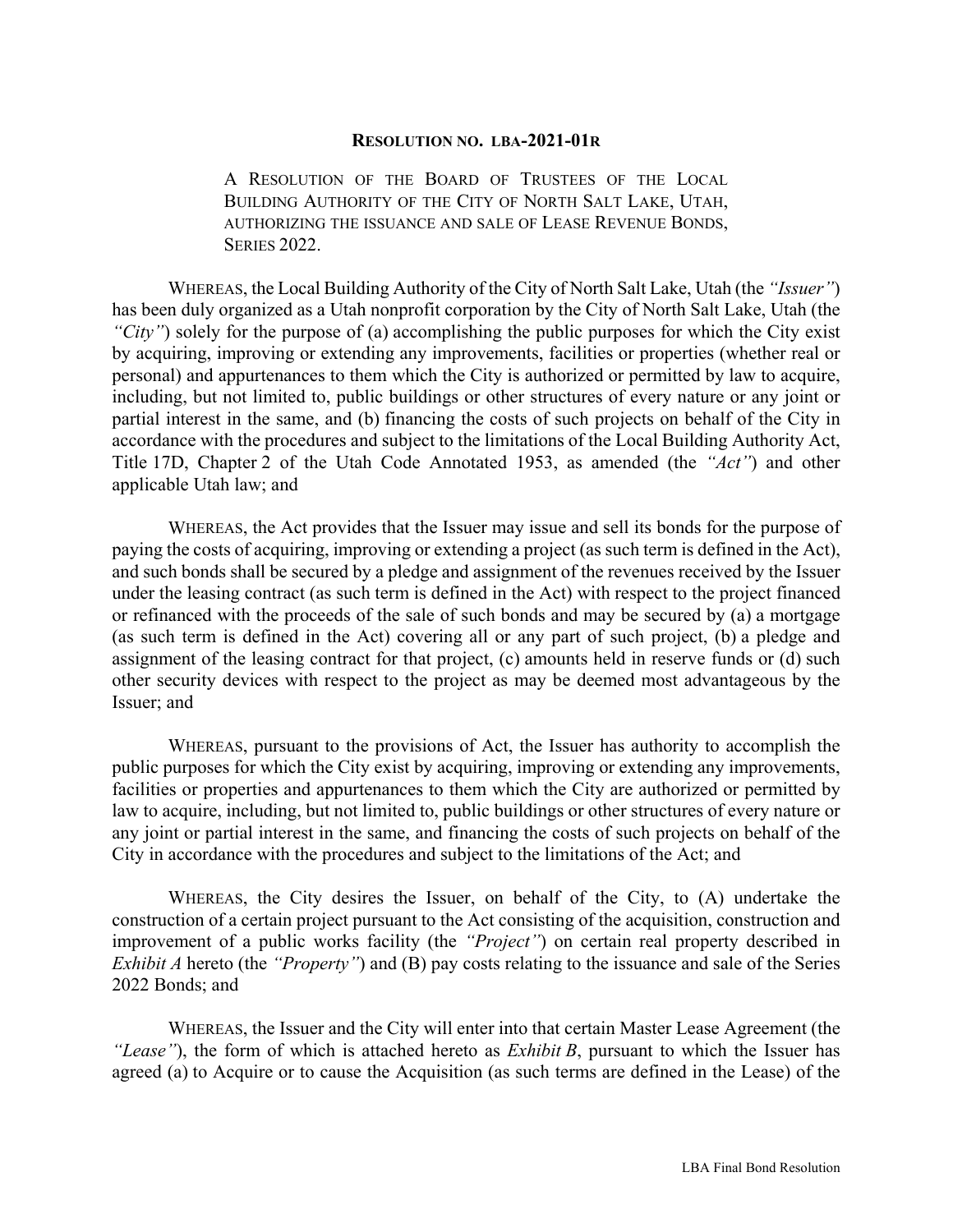Project and (b) to lease the Project to the City, all on the terms and conditions set forth therein; and

WHEREAS, pursuant to and in accordance with the provisions of the Act and the Indenture, the Issuer has determined that it is in the best interest of the Issuer and the City (a) to issue its Lease Revenue Bonds, Series 2022 (the *"Series 2022 Bonds"*) pursuant to this Resolution and an Indenture of Trust (the *"Indenture"*), between the Issuer and U.S. Bank National Association, as trustee (the *"Trustee"*), the form of which is attached hereto as *Exhibit C*, to provide funds for the purpose of (i) paying a portion of the costs of constructing the Project as provided in the Lease and (ii) paying costs of issuance relating to the issuance, sale and delivery of the Series 2022 Bonds, (b) to lease the Leased Property (as defined in the Lease) to the City in consideration of certain Base Rentals (as defined in the Lease) and Additional Rentals (as defined in the Lease) to be paid as provided in the Lease, which will be sufficient (so long as the City extends the term of the Lease for each successive one-year renewal term) to pay the principal of, and premium, if any, and interest on, the Series 2022 Bonds and certain other costs and expenses as provided in the Lease; and

WHEREAS, the Issuer desires to secure its payment obligations under the Indenture by executing and delivering one or more Leasehold Deed of Trust, Assignment of Rents and Security Agreement (the *"Deed of Trust"*), attached hereto as *Exhibit D*, for the benefit of the holders of the Series 2022 Bonds; and

WHEREAS, in the opinion of the Issuer, it is in the best interest of the Issuer to negotiate for the sale of the Series 2022 Bonds to a purchaser (the *"Purchaser"*) and to enter into a Bond Purchase Agreement (the *"Bond Purchase Agreement"*), a form of which is attached hereto as *Exhibit E;* and

WHEREAS, the Secretary of the Issuer has presented to the Board of Trustees of the Issuer (the *"Board"*) at this meeting the proposed form of each of the following agreements: (a) the Indenture; (b) the Lease, (c) the Deed of Trust, (d) the Official Statement, (e) the Continuing Disclosure Undertaking and (f) the Series 2022 Bond Purchase Agreement (collectively the *"Operative Agreements"*), in connection with the issuance of the Series 2022 Bonds and the financing of the construction of the Project; and

WHEREAS, it is in the best interest of the City and the Issuer that (a) the Designated Officer be authorized to (i) determine whether to pursue a competitive sale or negotiated sale for the sale of the Series 2022 Bonds, (ii) if a competitive sale is pursued, accept or reject the bids received for the Series 2022 Bonds pursuant to the PARITY® electronic bid submission system and determine the best bid received that conforms to the parameters, deadlines and procedures set forth in the notice of sale prepared in connection with the advertisement for sale of the Series 2022 Bonds, (iii) if a negotiated sale is pursued, select an underwriter for the Series 2022 Bonds and (iv) approve the final principal amount, maturity amounts, interest rates, dates of maturity and other terms and provisions relating to the Series 2022 Bonds and to execute the Certificate of Determination containing such terms and provisions and (b) the Mayor be authorized to execute the Official Statement with respect to the Series 2022 Bonds*;*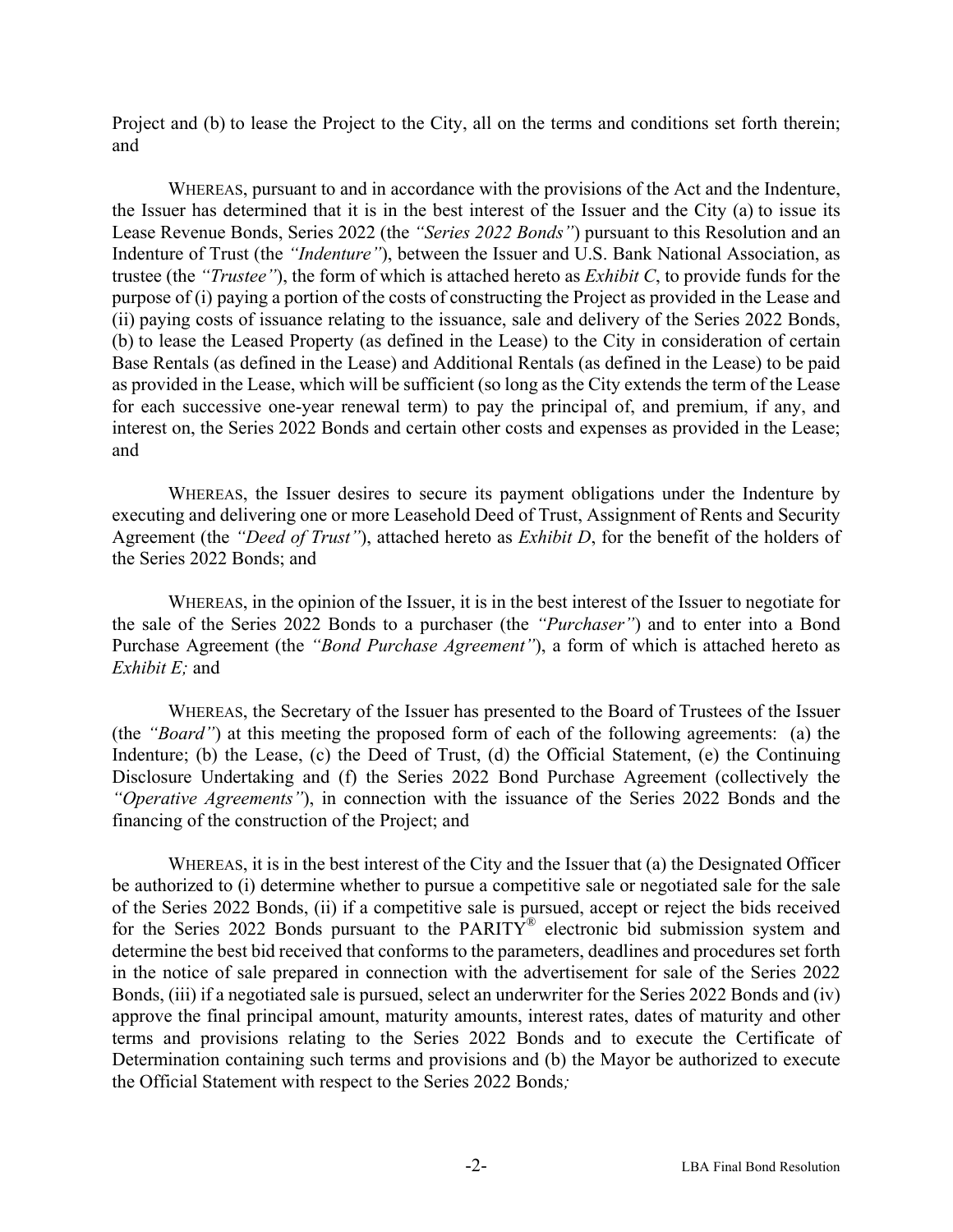WHEREAS, in the opinion of the Issuer, it is in the best interest of the Issuer that (a) the Designated Officer (defined below) be authorized to (i) negotiate with and accept the offer of the Purchaser pursuant to terms that conform to the parameters, requirements and procedures set forth herein and (ii) approve the final principal amount, maturity amounts, interest rates, dates of maturity and other terms and provisions relating to the Series 2022 Bonds hereunder and to execute the Certificate of Determination and Bond Purchase Agreement containing such terms and provisions *provided* that such terms and provisions shall not exceed the limitations set forth in Section 1 herein;

WHEREAS, pursuant to Sections 17D-2-502 and 17D-2-601 of the Utah Code, the Issuer desires to provide for the publication of a Notice of Bonds to be Issued in the form attached hererto as *Exhibit F*; and

WHEREAS, the City Council of the City by resolution previously adopted on the date hereof has approved the issuance of the Series 2022 Bonds and the terms thereof for purposes of the Act;

NOW, THEREFORE, BE IT AND IT IS HEREBY RESOLVED by the Board of Trustees of the Local Building Authority of the City of North Salt Lake, as follows:

*Section 1. Issuance of the Series 2022 Bonds; Deposit of Proceeds.* (a) For the purposes set forth in the recitals hereto, a series of lease revenue bonds of the Issuer is hereby authorized to be issued pursuant to the Act and in accordance with and subject to the terms, conditions and limitations established in the Indenture and herein in the aggregate principal amount of \$10,000,000. If the Designated Officer determines that the principal amount to be issued shall be less than \$10,000,000, then the principal amount of such series of bonds shall be limited to the amount so determined by the Designated Officer.

 (b) The proceeds of sale of the Series 2022 Bonds shall be deposited as provided in the Indenture and the Lease.

*Section 2. Terms of the Series 2022 Bonds.* (a) The Series 2022 Bonds shall be dated as of their date of original issuance and delivery (the *"Dated Date"*), shall mature on the dates and in the principal amounts, and shall bear interest from the Dated Date, payable at the interest rates provided in the Certificate of Determination, a form of which is attached hereto as *Exhibit G* (the *"Certificate of Determination"*). The Series 2022 Bonds shall be issued in authorized denominations and shall be executed and payable as provided in the Indenture.

 (b) There is hereby delegated to the Designated Officer, subject to the limitations contained in this Resolution, the power to determine and effectuate the following with respect to the Series 2022 Bonds and the Designated Officer is hereby authorized to make such determinations and effectuations:

 (i) the aggregate principal amount of the Series 2022 Bonds; *provided* that the aggregate principal amount of the Series 2022 Bonds shall not exceed \$10,000,000;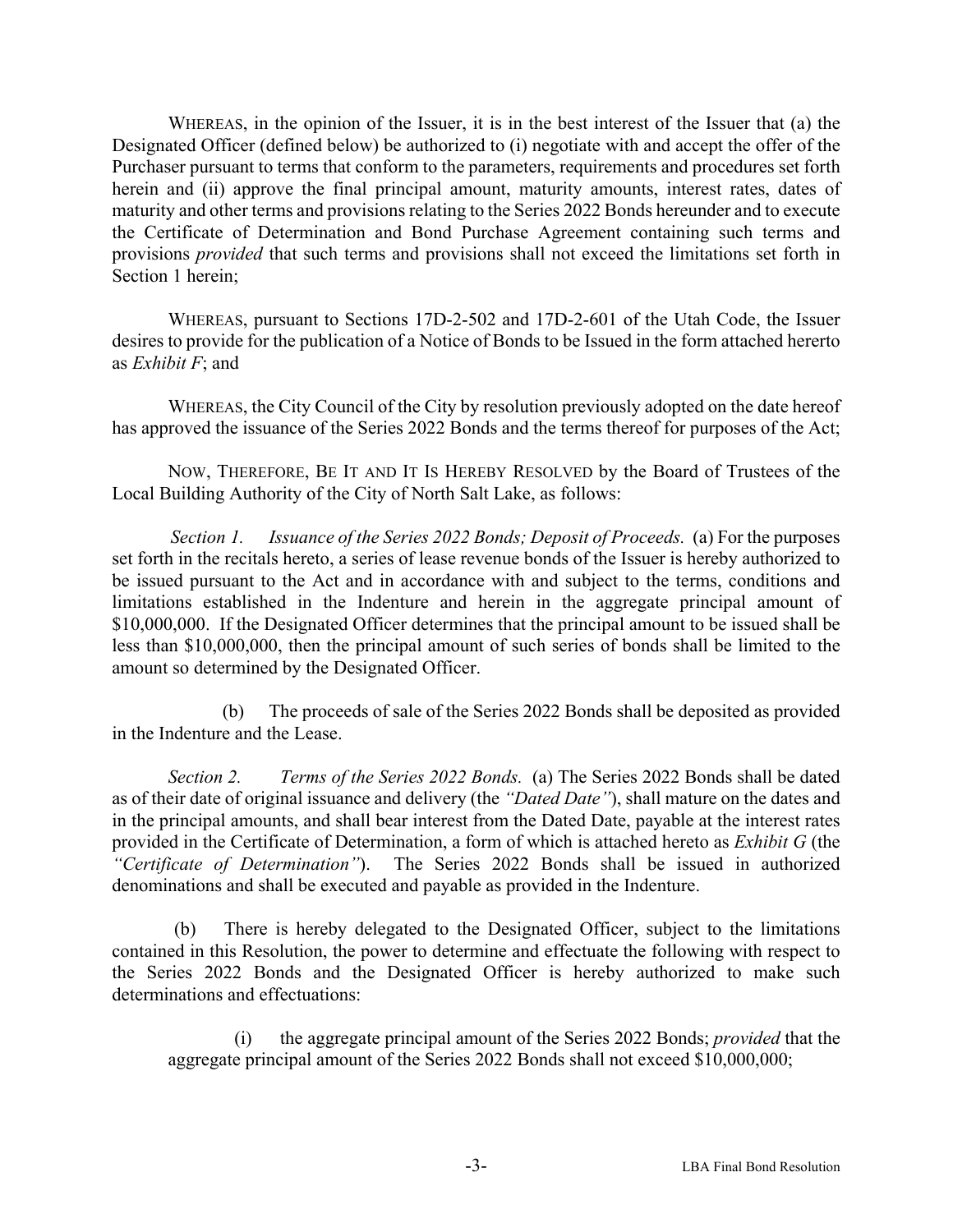(ii) the maturity date or dates and principal amount of each maturity of the Series 2022 Bonds to be issued; *provided, however*, that the final maturity of all Bonds shall not be later than 31 years from their date or dates;

 (iii) the interest rate or rates of the Series 2022 Bonds, *provided, however*, that the interest rate or rates to be borne by any Bond shall not exceed five percent (5.00%) per annum;

 (iv) the sale of the Series 2022 Bonds to the Purchaser of the Series 2022 Bonds and the purchase price to be paid by the Purchaser for the Series 2022 Bonds; *provided*, *however*, that the discount from par of the Series 2022 Bonds shall not exceed two percent (2.00%) (expressed as a percentage of the principal amount);

 (v) the Series 2022 Bonds, if any, to be retired from mandatory sinking fund redemption payments and the dates and the amounts thereof;

(vi) the optional redemption date of the Series 2022 Bonds, if any;

(vii) the use and deposit of the proceeds of the Series 2022 Bonds; and

 (viii) any other provisions deemed advisable by the Designated Officer not materially in conflict with the provisions of this Resolution.

The Board delegates to the Designated Officer the authority to determine whether to pursue a competitive sale or negotiated sale for the sale of the Series 2022 Bonds. If a negotiated sale is pursued, the Designated Officer is authorized to select an underwriter to sale the Series 2022 Bonds and to obtain such information from potential underwriters as he or she deems necessary to make such determination. If a competitive sale is pursued, immediately following the date and time specified in the Official Notice of Bond Sale attached to the Official Statement for the receipt of bids for the purchase of the Series 2022 Bonds, the Designated Officer shall obtain such information as he or she deems necessary to make such determinations as provided above and to determine the bid of the responsible bidder that results in the lowest effective interest rate to the Issuer.

The Designated Officer shall make such determinations as provided above and shall execute the Certificate of Determination containing such terms and provisions of the Series 2022 Bonds, which execution shall be conclusive evidence of the actions or determinations of the Designated Officer as to the matters stated therein. The provisions of the Certificate of Determination shall be deemed to be incorporated in Article II hereof and shall be deemed to be a part of this Resolution.

 (c) The Series 2022 Bonds shall be subject to redemption prior to maturity as provided in the Indenture.

 (d) The Series 2022 Bonds and the Trustee's certificate of authentication to be endorsed thereon shall be in substantially the forms set forth in the Indenture, which forms are hereby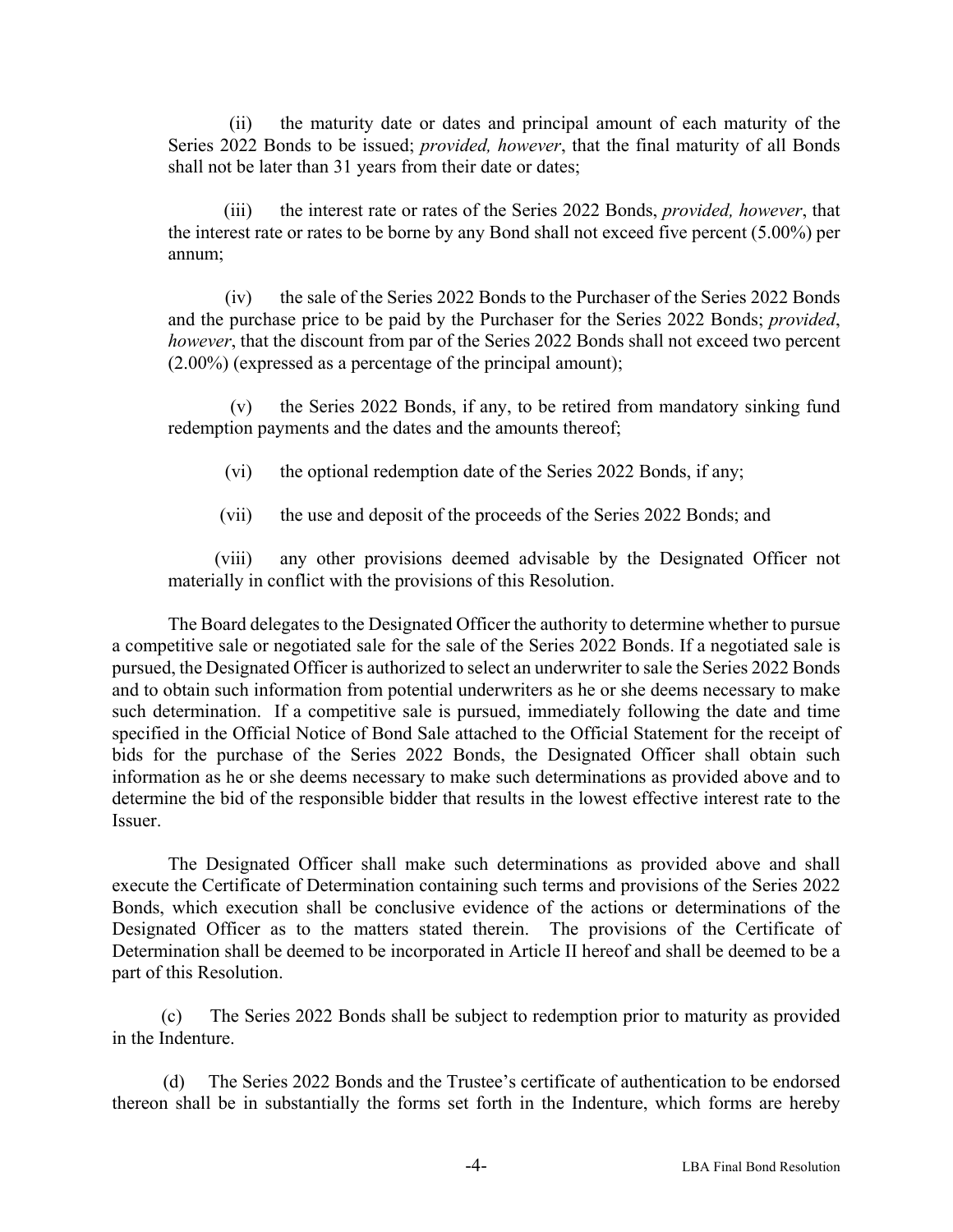incorporated herein by this reference, and the provisions for the signatures, authentication, payment, places of payment, medium of payment, transfer, exchange, registration, number and other provisions thereof, to the extent not provided herein, shall be as set forth in the Indenture as finally executed and are hereby approved and hereby incorporated herein by this reference. The form of the Series 2022 Bonds, submitted to this meeting as part of the recitals to the Indenture be, and the same hereby is, approved, and when the same shall be executed on behalf of the Issuer in the manner contemplated by the Indenture and this Resolution in the aggregate principal amount herein provided, they shall represent the approved form of the Series 2022 Bonds of the Issuer.

 (e) Upon the occurrence of an Event of Nonappropriation (as such term is defined in the Lease) or an Event of Default under the Lease or the Indenture, the Trustee shall be entitled to exercise such rights and remedies (including but not limited to the appointment of a receiver) as are provided in the Indenture or as are otherwise provided to the Issuer under the Act or other applicable law; *provided, however,* that no deficiency judgment upon foreclosure of the lien of the Indenture may be entered against the Issuer, the City, the State of Utah or any political subdivision of the State of Utah, except as otherwise expressly provided in the Indenture and as permitted by the Act.

*Section 3. Execution of Series 2022 Bonds.* The Mayor is hereby authorized and directed to execute, and the Secretary of the Issuer (the *"Secretary"*) is hereby authorized and directed to attest, the Series 2022 Bonds and each is hereby authorized and directed to deliver them to the Trustee for authentication pursuant to the Indenture.

*Section 4. Redemption Provisions*. The Series 2022 Bonds shall be subject to redemption as provided therein and in the Indenture.

*Section 5. Limited Obligations.* The Series 2022 Bonds, together with the interest and premium, if any, thereon, are not general obligations of the Issuer but are limited obligations and, except for the security provided by the Indenture, pursuant to Section 17A-3-911 of the Act, are payable solely out of Base Rentals received by the Trustee under the Lease and certain other amounts received under the Indenture. Nothing in this Resolution, the Indenture or the Series 2022 Bonds shall be construed as requiring the State of Utah or any political subdivision of the State of Utah to pay any of the Series 2022 Bonds or to pay any of the premium (if any) or interest thereon or to appropriate any money to pay the same. Pursuant to Section 17A-3-911 of the Act and the Indenture, the Series 2022 Bonds shall be secured by the Trust Estate, which is specifically pledged, mortgaged, hypothecated, assigned and otherwise secured in the Indenture, subject to Permitted Encumbrances, for the equal and ratable payment of the Series 2022 Bonds and any bonds hereafter issued on a parity with the Series 2022 Bonds under the Indenture and shall be used for no other purpose than to pay the principal of, and premium, if any, and interest on, the Series 2022 Bonds and such additional parity bonds, except as may be otherwise expressly authorized in the Indenture. Neither the full faith and credit nor the taxing powers of the State of Utah or any political subdivision of such State is pledged to the payment of the principal of, or premium, if any, or interest on, the Series 2022 Bonds or other costs appertaining thereto. The Series 2022 Bonds and the interest and premium, if any, thereon do not now and shall never constitute an indebtedness of the Issuer, the City, the State of Utah or any political subdivision of such State within the meaning of any State constitutional provision or limitation nor give rise to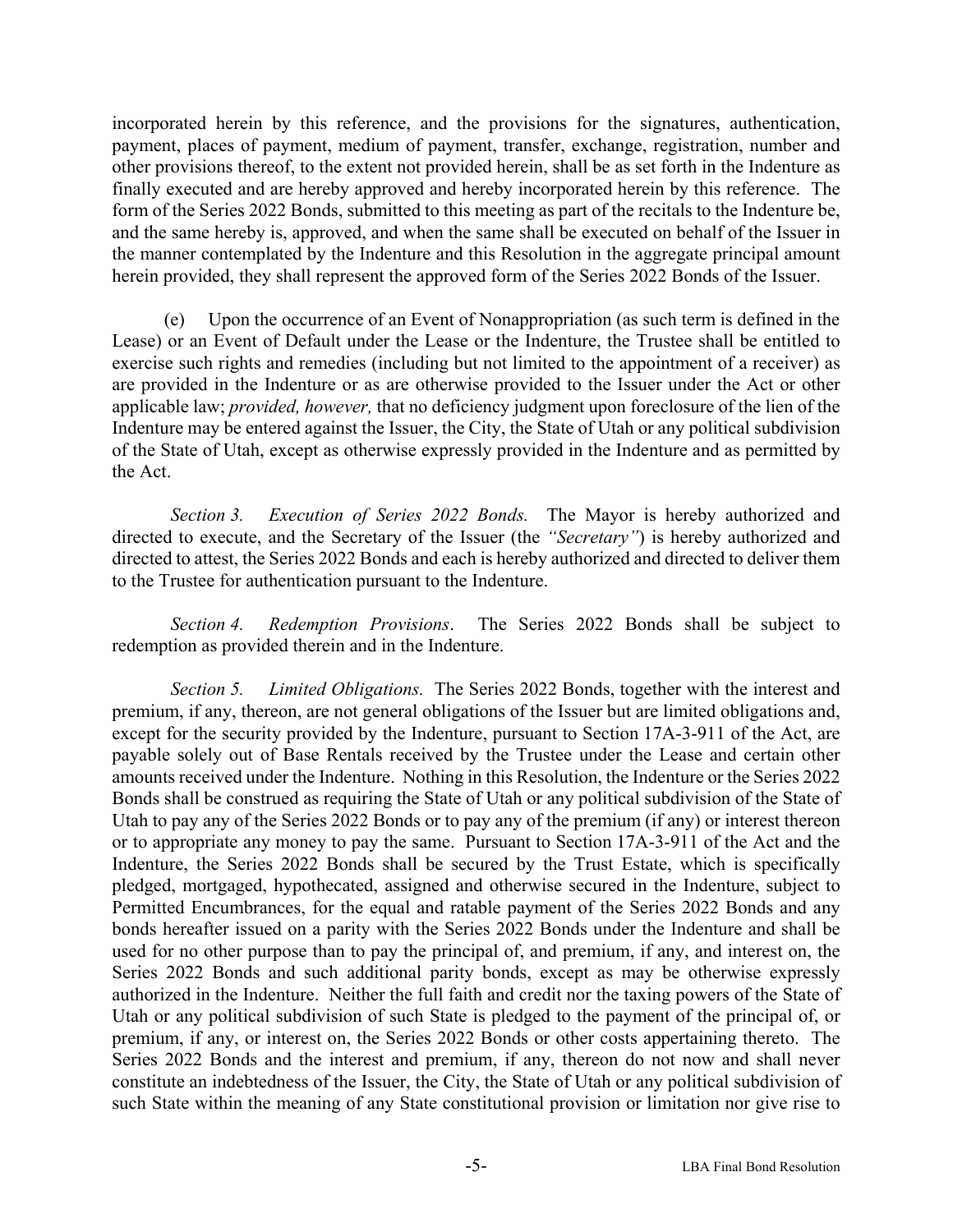or be a general obligation or liability of nor a charge against the general credit or taxing powers of the State of Utah or any political subdivision of the State of Utah. No breach of any covenant or agreement in the Indenture or the Lease shall impose any general obligation or liability upon, nor a charge against, the City or the general credit or taxing power of the State of Utah or any of its political subdivisions. THE OBLIGATION OF THE CITY TO PAY BASE RENTALS AND OTHER AMOUNTS UNDER THE LEASE IS ANNUALLY RENEWABLE AS PROVIDED THEREIN. THE OBLIGATION OF THE CITY TO MAKE SUCH PAYMENTS WILL NOT CONSTITUTE A DEBT OF THE CITY, THE STATE OF UTAH OR ANY POLITICAL SUBDIVISION THEREOF. NEITHER THE ISSUANCE OF THE SERIES 2022 BONDS NOR THE EXECUTION AND DELIVERY OF THE LEASE DIRECTLY OR CONTINGENTLY OBLIGATE THE CITY TO APPROPRIATE ANY MONEY TO PAY ANY RENTALS UNDER THE LEASE OR TO PAY ANY RENTALS BEYOND THOSE APPROPRIATED FOR THE CITY'S THEN CURRENT FISCAL YEAR OR OBLIGATE THE STATE OF UTAH OR ANY POLITICAL SUBDIVISION THEREOF (OTHER THAN THE CITY TO THE EXTENT PROVIDED IN THE LEASE) TO PAY ANY RENTALS DUE TO THE ISSUER UNDER THE TERMS OF THE LEASE. NO PERSON EXECUTING THE SERIES 2022 BONDS OR THE LEASE SHALL BE SUBJECT TO PERSONAL LIABILITY OR ACCOUNTABILITY BY REASON OF THE ISSUANCE OF THE SERIES 2022 BONDS OR THE EXECUTION OF THE LEASE.

*Section 6. Sale of the Series 2022 Bonds. Approval of Bond Purchase Agreement and Sale of the Series 2022 Bonds*. (a) The Series 2022 Bonds are hereby authorized to be sold to the Purchaser, on the terms and conditions set forth in the Certificate of Determination and the Series 2022 Bond Purchase Agreement and upon the basis of the representations therein set forth; *provided* that such terms shall not exceed the limitations set forth in Section 3 herein. The Series 2022 Bond Purchase Agreement, in substantially the form attached hereto as *Exhibit E*, is hereby authorized and approved. To evidence the acceptance of the Series 2022 Bond Purchase Agreement, the Mayor is hereby authorized to execute and deliver, in substantially the form attached hereto as *Exhibit E*, with such insertions, deletions, changes, omissions and variations as the Mayor may deem appropriate (such approval of the Mayor of any such changes shall be conclusively established by the execution of the Series 2022 Bond Purchase Agreement).

 (b) The Series 2022 Bonds shall be delivered to the Purchaser and the proceeds of sale thereof applied as provided in the Certificate of Determination.

 (c) The Mayor is hereby authorized to do or perform all such acts and to execute all such certificates, documents and other instruments as may be necessary or advisable to provide for the issuance, sale and delivery of the Series 2022 Bonds, and the Secretary is hereby authorized, empowered and directed to attest such execution and to countersign.

*Section 7. Approval of Operative Agreements*. The forms, terms and provisions of the Operative Agreements are each hereby approved in substantially the forms presented at this meeting and attached hereto as exhibits to this Resolution, with such insertions, omissions and changes as shall be approved by the Mayor or other members of the Board executing the same, the execution of such documents being conclusive evidence of such approval; and the Mayor is hereby authorized and directed to execute, and the Secretary is hereby authorized and directed to attest, each of such Operative Agreements and any related exhibits attached thereto.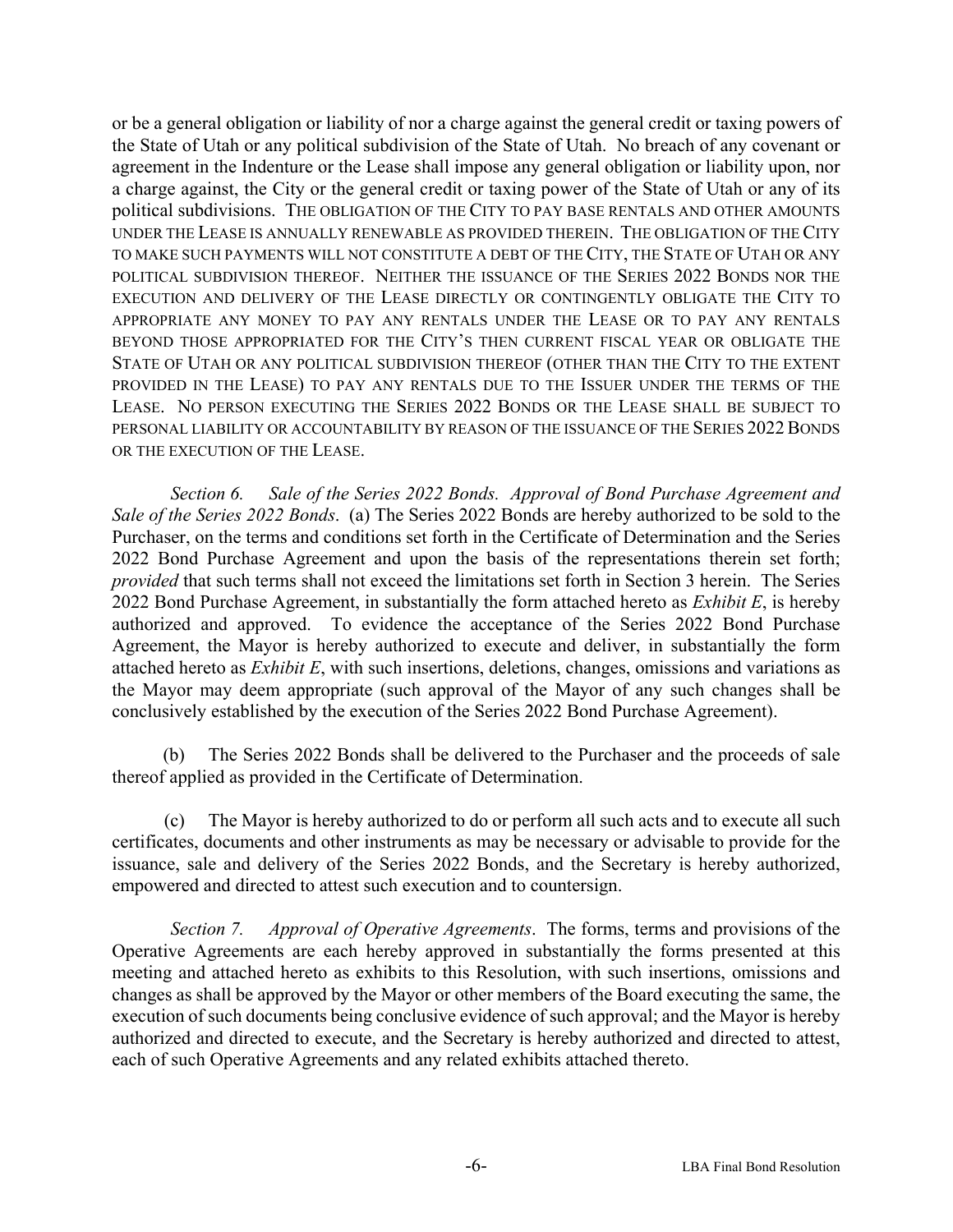*Section 8. Other Actions with Respect to the Series 2022 Bonds and the Operative Agreements.* The officers and employees of the Issuer shall take all action necessary in conformity with the Act to carry out the issuance of the Series 2022 Bonds and the execution and delivery of each of the Operative Agreements, including, without limitation, the execution and delivery of any closing and other documents required to be delivered in connection with the sale and delivery of the Series 2022 Bonds and the execution and delivery of the Operative Agreements and. If the Mayor or the Secretary shall be unavailable to execute or attest (as applicable) the Series 2022 Bonds, the Operative Agreements or the other documents that they are hereby authorized to execute and attest, the same may be executed and attested (as applicable) by any other member of the Board or by any Assistant Secretary, respectively.

*Section 9. Arbitrage Covenant; Covenant to Maintain Tax Exemption*. (a) The officers and employees of the Issuer are hereby authorized and directed to execute such Tax Certificates as shall be necessary to establish that (i) the Series 2022 Bonds are not "arbitrage bonds" within the meaning of Section 148 of the Code and the Regulations, (ii) the Series 2022 Bonds are not and will not become "private activity bonds" within the meaning of Section 141 of the Code, (iii) all applicable requirements of Section 149 of the Code are and will be met, (iv) the covenants of the Issuer contained in this Section 11 will be complied with and (v) interest on the Series 2022 Bonds is not and will not become includible in gross income of the owners thereof for federal income tax purposes under the Code and applicable Regulations.

(b) The Issuer covenants and certifies to and for the benefit of the owners from time to time of the Series 2022 Bonds that:

(i) it will at all times comply with the provisions of any Tax Certificates;

 (ii) it will at all times comply with the rebate requirements contained in Section 148(f) of the Code and the Regulations, including, without limitation, the entering into any necessary rebate calculation agreement to provide for the calculations of amounts required to be rebated to the United States, the keeping of records necessary to enable such calculations to be made, the creation of any rebate fund to provide for the payment of any required rebate and the timely payment to the United States of all amounts, including any applicable penalties and interest, required to be rebated, except to the extent that the Series 2022 Bonds are not subject to such arbitrage rebate requirements;

 (iii) no use will be made of the proceeds of the issue and sale of the Series 2022 Bonds, or any funds or accounts of the Issuer that may be deemed to be proceeds of the Series 2022 Bonds, pursuant to Section 148 of the Code and applicable Regulations, which use, if it had been reasonably expected on the date of issuance of the Series 2022 Bonds, would have caused the Series 2022 Bonds to be classified as "arbitrage bonds" within the meaning of Section 148 of the Code;

 (iv) it will not use or permit the use of any of its facilities or properties in such manner that such use would cause the Series 2022 Bonds to be "private activity bonds" described in Section 141 of the Code;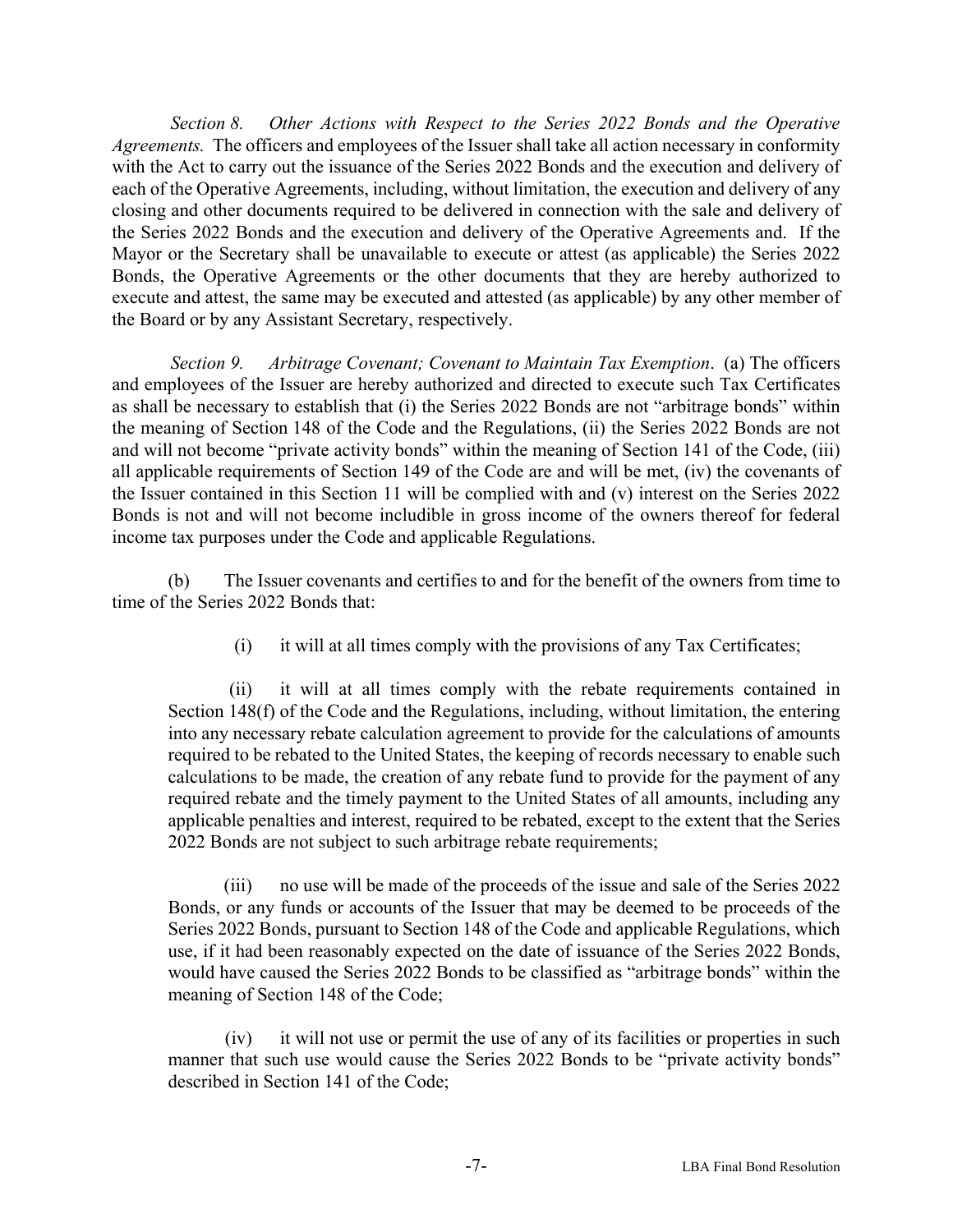(v) no bonds or other evidences of indebtedness of the Issuer have been or will be issued, sold or delivered within a period beginning fifteen (15) days prior to the sale of the Series 2022 Bonds and ending fifteen (15) days following the delivery of the Series 2022 Bonds, other than the Series 2022 Bonds;

 (vi) it will not take any action that would cause interest on the Series 2022 Bonds to be or to become ineligible for the exclusion from gross income of the owners of the Series 2022 Bonds as provided in Section 103 of the Code, nor will it omit to take or cause to be taken in timely manner any action, which omission would cause interest on the Series 2022 Bonds to be or to become ineligible for the exclusion from gross income of the owners of the Series 2022 Bonds as provided in Section 103 of the Code;

 (vii) it recognizes that Section 149(a) of the Code requires the Series 2022 Bonds to be issued and to remain in fully registered form in order that interest thereon is excludable from gross income of the owners thereof for federal income tax purposes under laws in force at the time the Series 2022 Bonds are initially delivered and the Issuer agrees that it will not take any action to permit the Series 2022 Bonds to be issued in, or converted into, bearer or coupon form except as provided in the Indenture; and

 (viii) it acknowledges that, in the event of an examination by the Internal Revenue Service of the exemption from Federal income taxation for interest paid on the Series 2022 Bonds, under present rules, the Issuer is treated as the "taxpayer" in such examination and agrees that it will respond in a commercially reasonable manner to any inquiries from the Internal Revenue Service in connection with such an examination.

Pursuant to these covenants, the Issuer obligates itself to comply throughout the term of the issue of the Series 2022 Bonds with the requirements of Section 103 of the Code and the Regulations proposed or promulgated thereunder.

 (f) The Mayor is hereby authorized and directed to execute and cause the timely filing with the Internal Revenue Service of an Information Return for Tax-Exempt Governmental Obligation Issues (Form 8038-G) as required under Section 149(e) of the Code.

*Section 10. Continuing Disclosure Undertaking*. The Mayor is hereby authorized, empowered and directed to execute and deliver, and the Secretary to countersign and attest, the Continuing Disclosure Undertaking, in substantially the same form as now before the Issuer and attached hereto as *Exhibit H* (the *"Continuing Disclosure Undertaking"*), or with such changes therein as the Mayor shall approve, his or her execution thereof to constitute conclusive evidence of his or her approval of such changes. When the Continuing Disclosure Undertaking is executed and delivered on behalf of the Issuer as herein provided, the Continuing Disclosure Undertaking will be binding on the Issuer and the officers, employees and agents of the Issuer, and the officers, employees and agents of the Issuer are hereby authorized, empowered and directed to do all such acts and things and to execute all such documents as may be necessary to carry out and comply with the provisions of the Continuing Disclosure Undertaking as executed. Notwithstanding any other provision of this Resolution, the sole remedies for failure to comply with the Continuing Disclosure Undertaking shall be the ability of the beneficial owner of any Series 2022 Bond to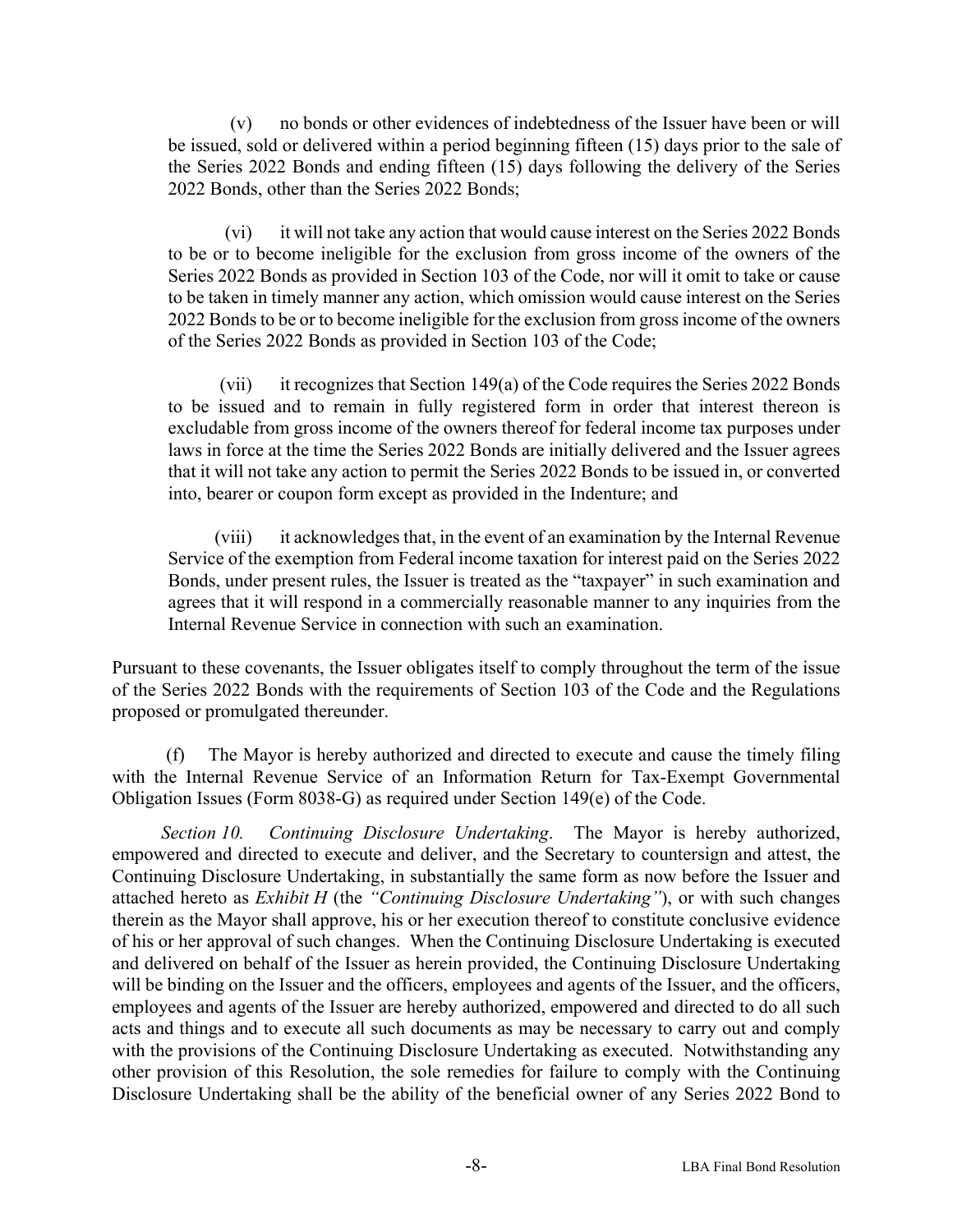seek mandamus or specific performance by court order, to cause the Issuer to comply with its obligations under the Continuing Disclosure Undertaking.

 *Section 11. Final Official Statement.* The Official Statement of the Issuer is hereby authorized in substantially the form presented at this meeting and in the form attached hereto as *Exhibit I*, with such changes, omissions, insertions and revisions as the Mayor shall deem advisable, including the completion thereof with the information established at the time of the sale of the Bonds by the Designated Officer and set forth in the Certificate of Determination. The Mayor shall sign and deliver the Official Statement to the Purchaser for distribution to prospective purchasers of the Bonds and other interested persons. The approval of the Mayor of any such changes, omissions, insertions and revisions shall be conclusively established by the Mayor's execution of the Official Statement.

 *Section 12. Preliminary Official Statement Deemed Final.* The use and distribution of the Official Statement in preliminary form (the *"Preliminary Official Statement"*), in substantially the form presented at this meeting and in the form attached hereto as *Exhibit I*, is hereby authorized and approved, with such changes, omissions, insertions and revisions as the Secretary shall deem advisable. The Mayor and the Secretary are, and each of them is, hereby authorized to do or perform all such acts and to execute all such certificates, documents and other instruments as may be necessary or advisable to deem final the Preliminary Official Statement within the meaning and for purposes of paragraph (b)(1) of Rule 15c2-12 of the Securities and Exchange Commission, subject to completion thereof with the information established at the time of the sale of the Bonds. The Mayor and the Secretary are, and each of them is, hereby authorized to do or perform all such acts and to execute all such certificates, documents and other instruments as may be necessary or advisable to provide for the issuance, sale and delivery of the Bonds, and any actions taken thereby for purposes of deeming the Official Statement to be final for purposes of Rule 15c2-12 of the Securities and Exchange Commission are hereby authorized, ratified and confirmed.

*Section 13. Appointment of Trustee.* U.S. Bank National Association is hereby appointed as trustee under the Indenture, thereby also serving as paying agent and registrar under the terms of the Indenture.

*Section 14. Resolution Irrepealable*. After any of the Series 2022 Bonds are delivered by the Trustee to the Purchaser upon receipt of payment therefor, this Resolution shall be and remain irrepealable until the Series 2022 Bonds and interest thereon shall have been fully paid, canceled and discharged.

*Section 15. Severability*. If any section, paragraph, clause or provision of this Resolution shall for any reason be held to be invalid or unenforceable, the invalidity or unenforceability of such section, paragraph, clause or provision shall not affect any of the remaining provisions of this Resolution; *provided, however,* that nothing in this Section shall be construed to amend or modify the limitations provided in Section 6 hereof.

 *Section 16. Conflicting Resolutions*. All resolutions or parts thereof in conflict herewith are, to the extent of such conflict, hereby repealed.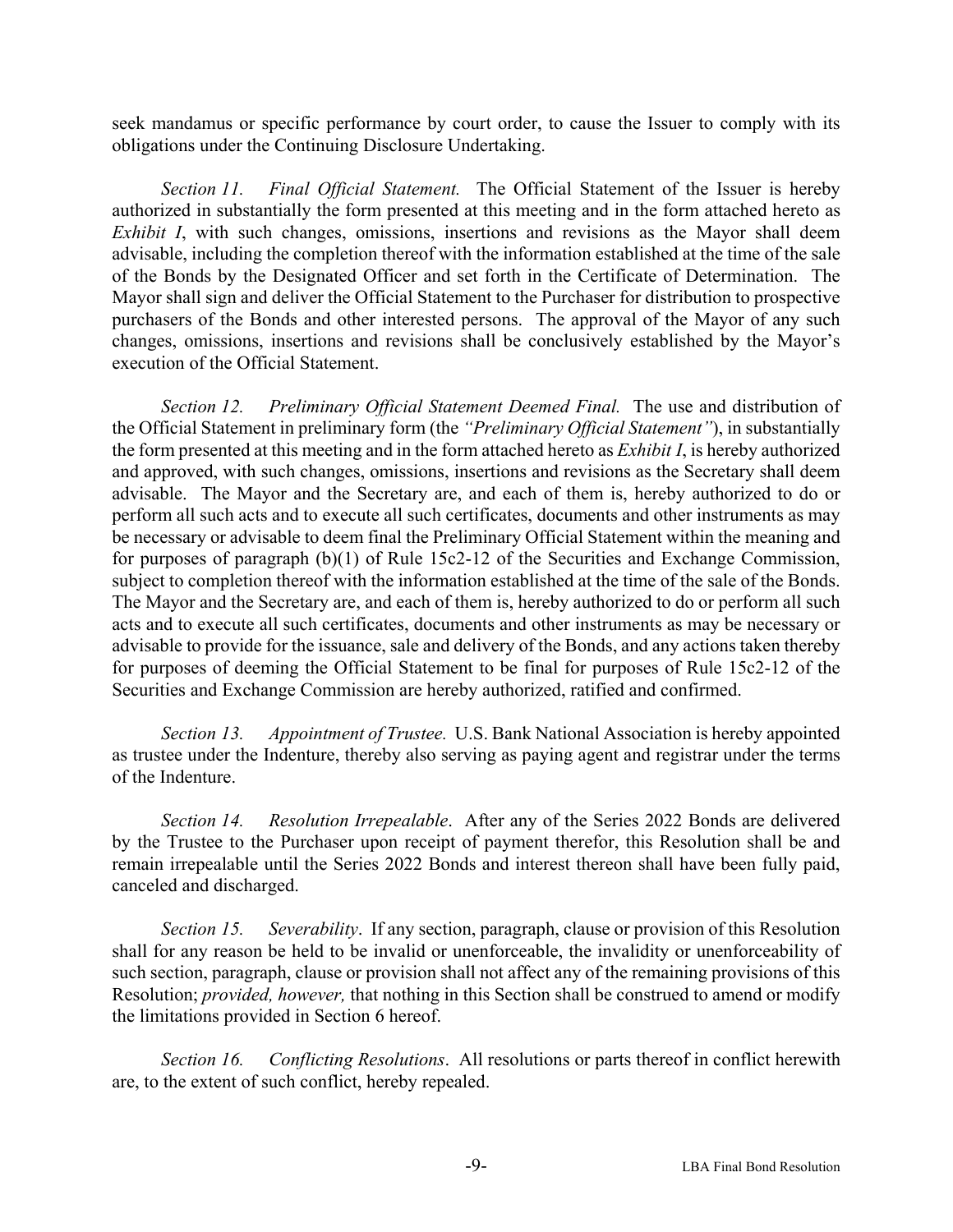*Section 17. Effective Date.* This Resolution shall be effective immediately upon its approval and adoption.

APPROVED AND ADOPTED this October 19, 2021.

LOCAL BUILDING AUTHORITY OF THE CITY OF NORTH SALT LAKE, UTAH

 $\mathbf{By}$ 

Mayor

ATTEST:

**Secretary**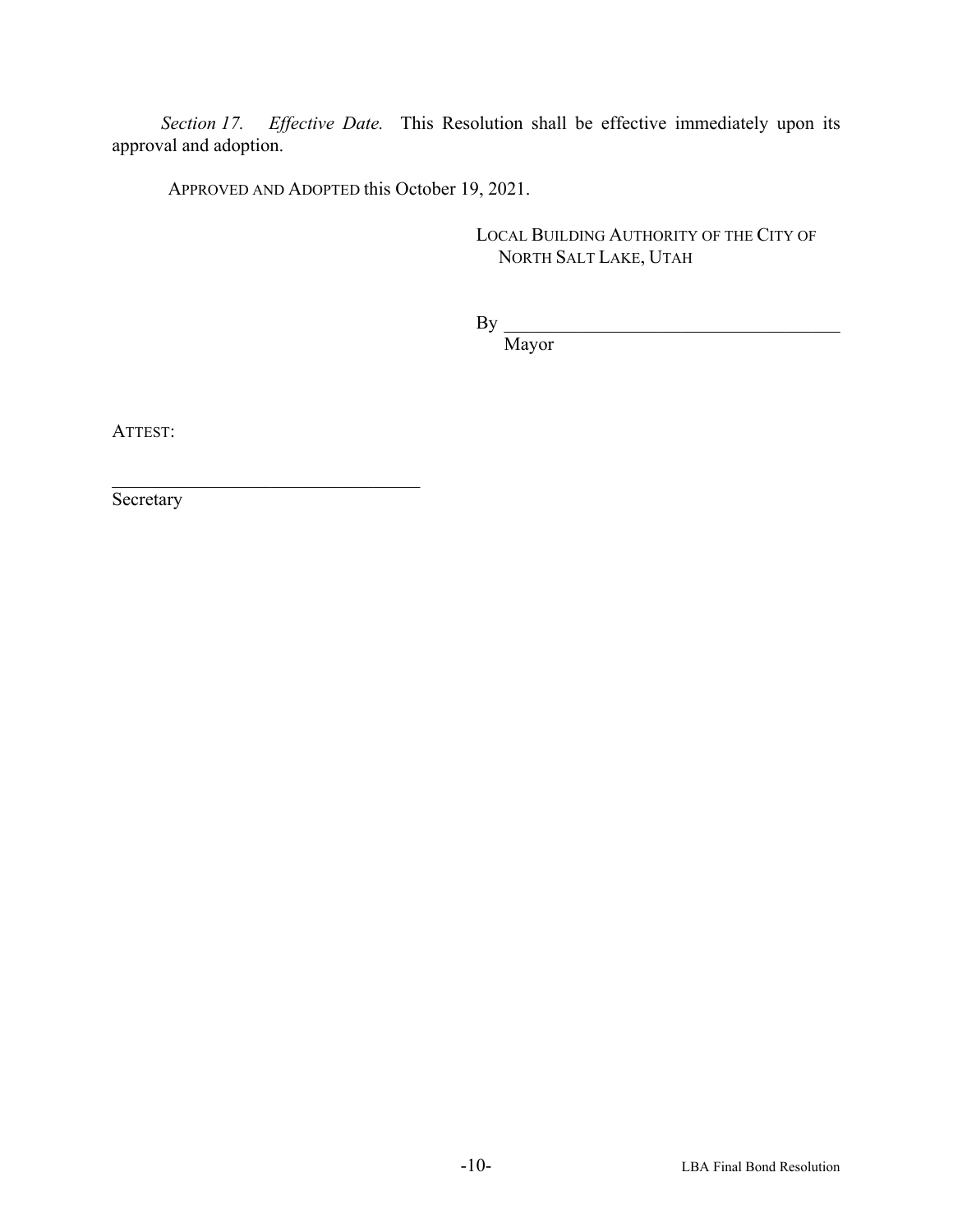## **EXHIBIT A**

DESCRIPTION OF PROPERTY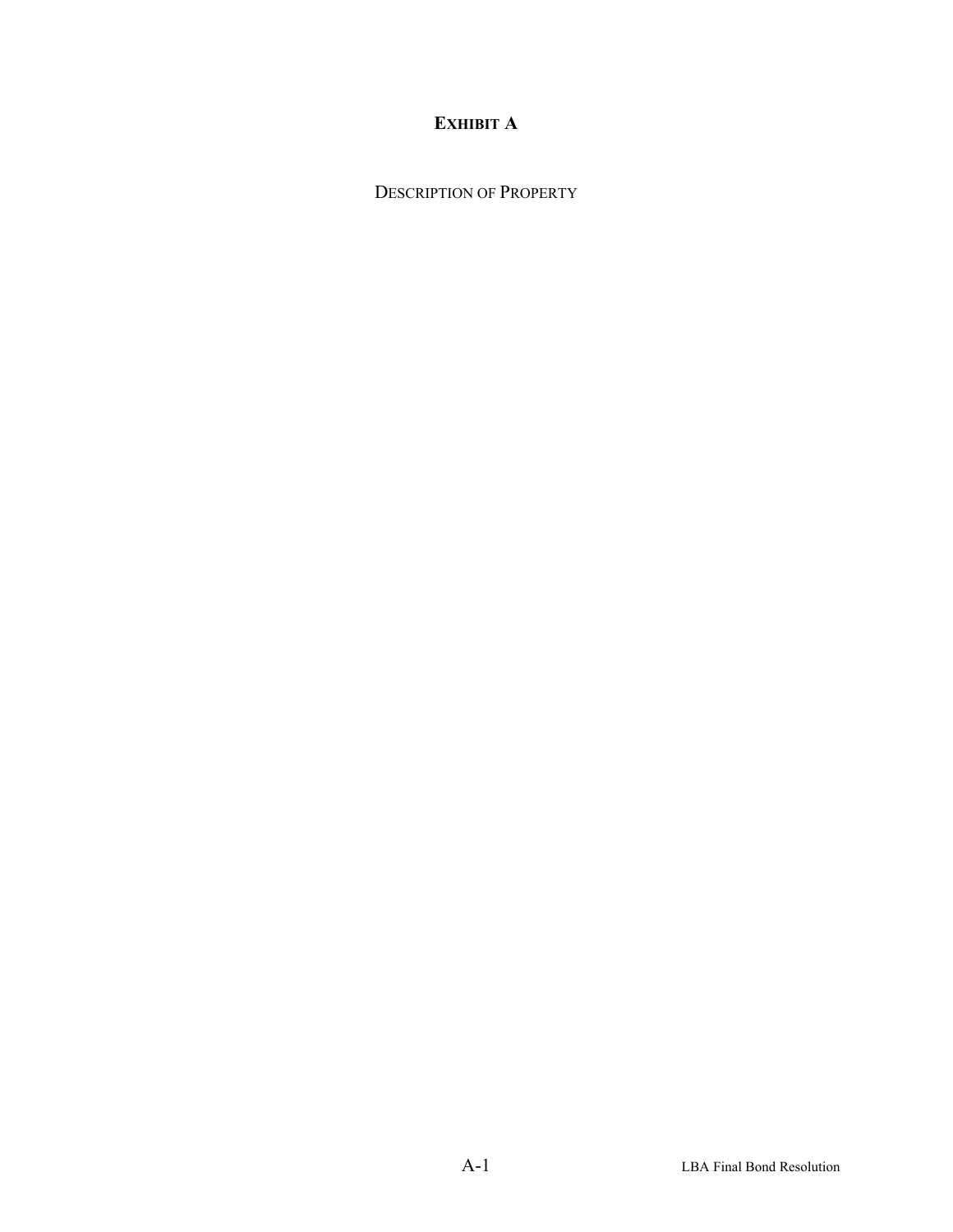## **EXHIBIT B**

MASTER LEASE AGREEMENT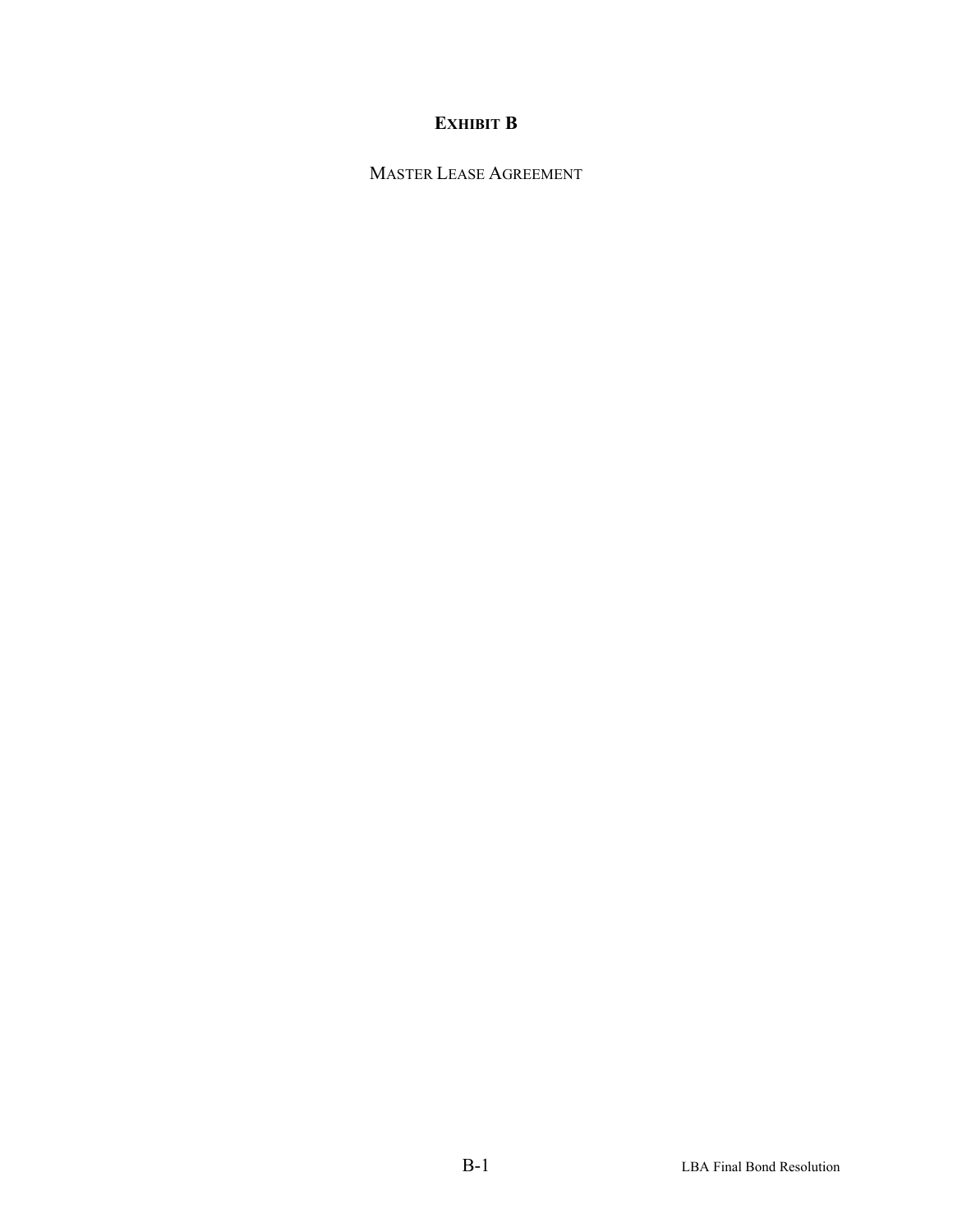## **EXHIBIT C**

INDENTURE OF TRUST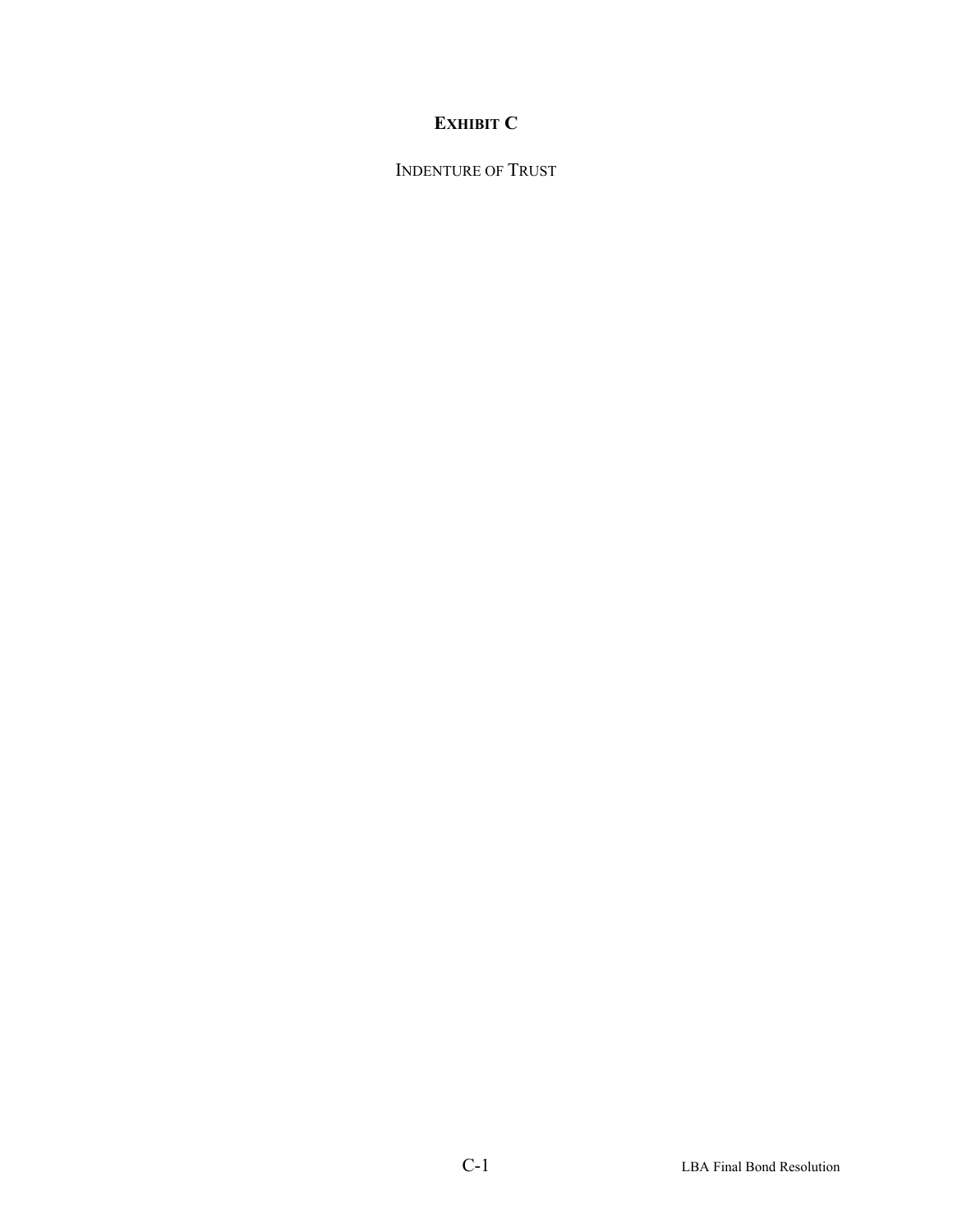## **EXHIBIT D**

DEED OF TRUST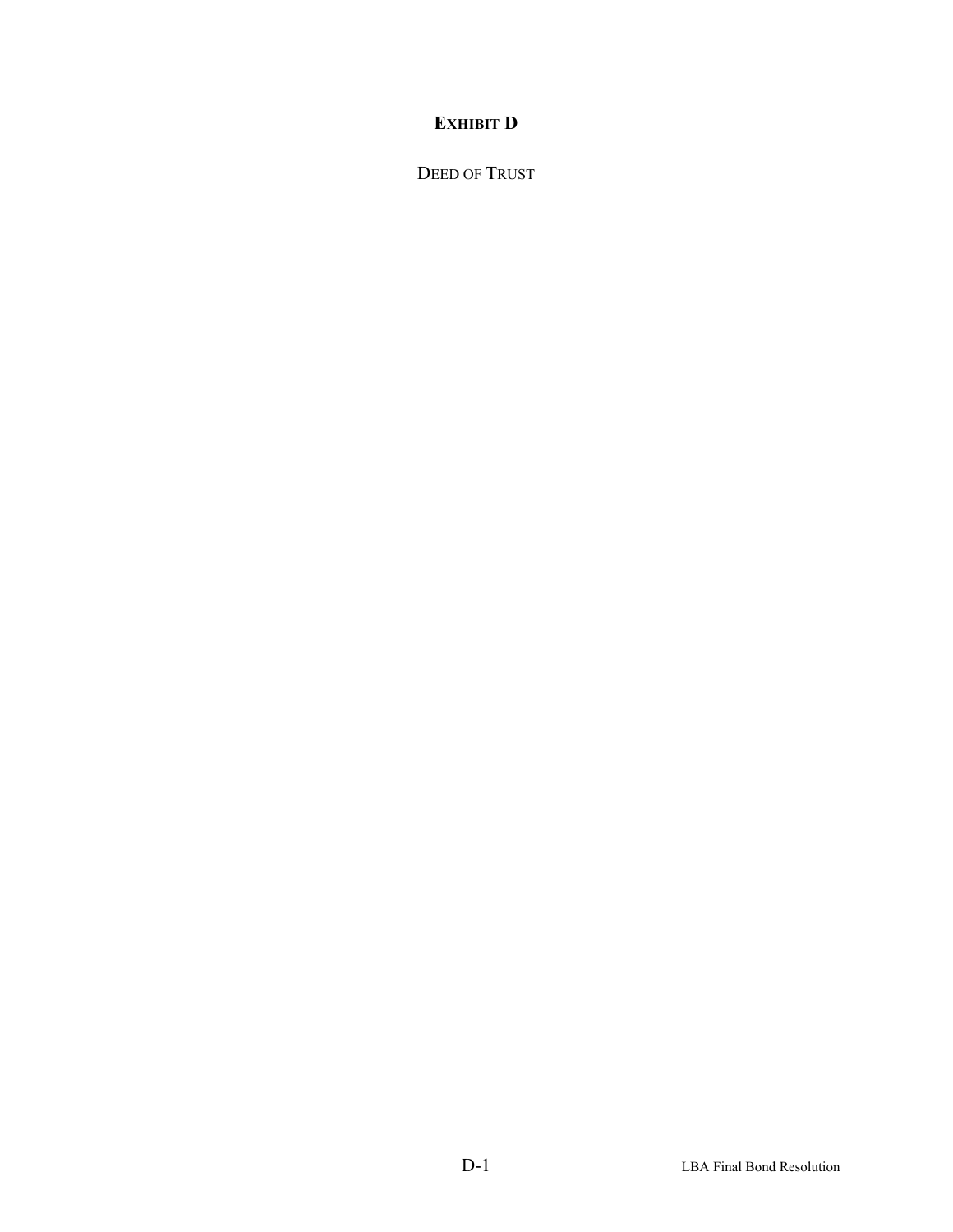## **EXHIBIT E**

BOND PURCHASE AGREEMENT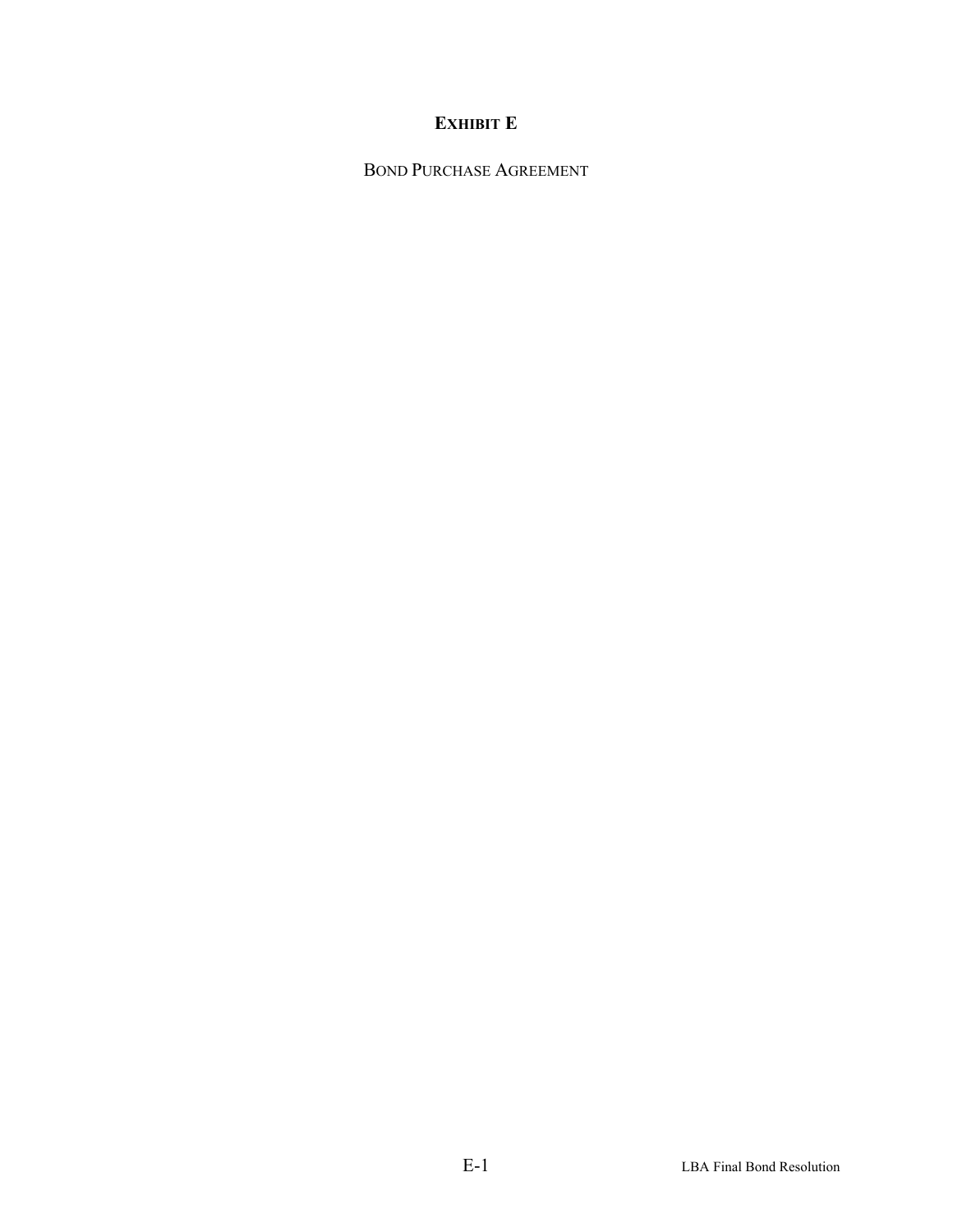#### **EXHIBIT F**

#### NOTICE OF BONDS TO BE ISSUED

NOTICE IS HEREBY GIVEN pursuant to the provisions of 17D-2-502 and 17D-2-601 Utah Code Annotated 1953, as amended, that on October 19, 2021, the Board of Trustees (the *"Board"*) of the Local Building Authority of the City of North Salt Lake, Utah (the *"Authority"*), adopted a resolution (the *"Resolution"*) authorizing the issuance of the Authority's lease revenue refunding bonds (the *"Bonds"*) in the aggregate principal amount of not to exceed Ten Million Dollars, to bear interest at a rate or rates of not to exceed five percent per annum, to mature in not more than thirty-one years from their date or dates and to be sold at a discount from par, expressed as a percentage of principal amount, of not to exceed one percent.

Pursuant to the Resolution, the Series 2022 Bonds are to be issued for the purpose of raising money to (A) acquire, contruct and improve a public works facility (the *"Project"*) on certain real property located in the City (the *"Property"*) and (B) pay costs relating to the issuance and sale of the Series 2022 Bonds.

The Series 2022 Bonds are payable from annually-renewable lease payments from the City of North Salt Lake, Utah (the *"City"*) and will be secured by a mortgage on the Property. The estimated total cost to the Authority for the proposed Bonds, if the Series 2022 Bonds are held until maturity and based on estimated interest rates currently in effect and the principal amount of Bonds the Authority expects to issue, is \$16,232,016.

The Series 2022 Bonds are to be issued and sold by the Authority pursuant to the Resolution, including as attachments to such Resolution forms of an Indenture of Trust (the *"Indenture"*), a Master Lease Agreement (the *"Lease"*) between the Authority and the City and a Leasehold Deed of Trust, Assignment of Rents and Security Agreement (the *"Deed of Trust"*). Said Indenture, Lease and Deed of Trust are to be executed and delivered by the Authority in such form and with such changes as shall be approved by the Authority together with other related bond documents; provided that the principal amount, interest rate or rates, maturity and discount of the Series 2022 Bonds will not exceed the maximums set forth above.

Copies of the Resolution and the forms of the Indenture, the Lease, the Deed of Trust, and certain other documents pertaining to the issuance and sale of the Series 2022 Bonds are on file in the office of the Authority, which is the office of the Secretary of the Authority at 10 East Center Street, in North Salt Lake, Utah where they may be examined during regular business hours of the Authority from 8:00 a.m. to 5:00 p.m., Monday through Friday of each week (except holidays). Such documents shall be available for inspection from and after the date of the publication of this notice until at least thirty (30) days thereafter.

NOTICE IS FURTHER GIVEN that for a period of thirty (30) days from and after the date of the publication of this notice, any person in interest shall have the right to contest the legality of the Resolution or the Series 2022 Bonds, or any provision made for the security and payments of such Bonds and after such time, no one shall have any cause of action to contest the regularity, formality, or legality thereof for any cause whatsoever.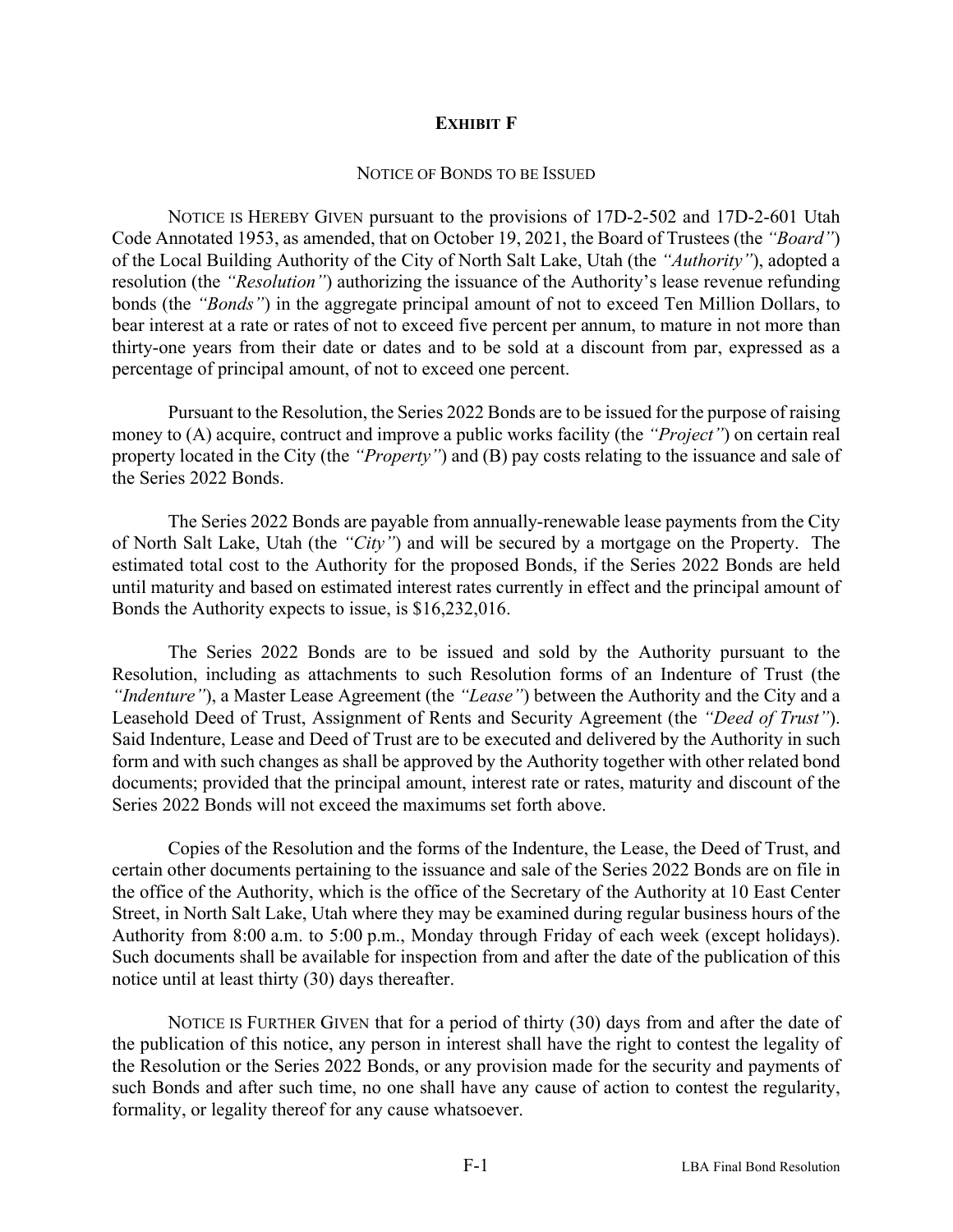NOTICE IS FURTHER GIVEN that pursuant to Section 17D-2-502, Utah Code Annotated 1953, as amended, if within 30 calendar days of the publication of this notice, a written petition requesting an election and signed by at least twenty percent (20%) of the active voters of the City of North Salt Lake is filed with the Board, then the Board shall submit the question of whether or not to issue the Series 2022 Bonds to the voters of the City of North Salt Lake for their approval or rejection.

DATED October 19, 2021.

LOCAL BUILDING AUTHORITY OF THE CITY OF NORTH SALT LAKE, UTAH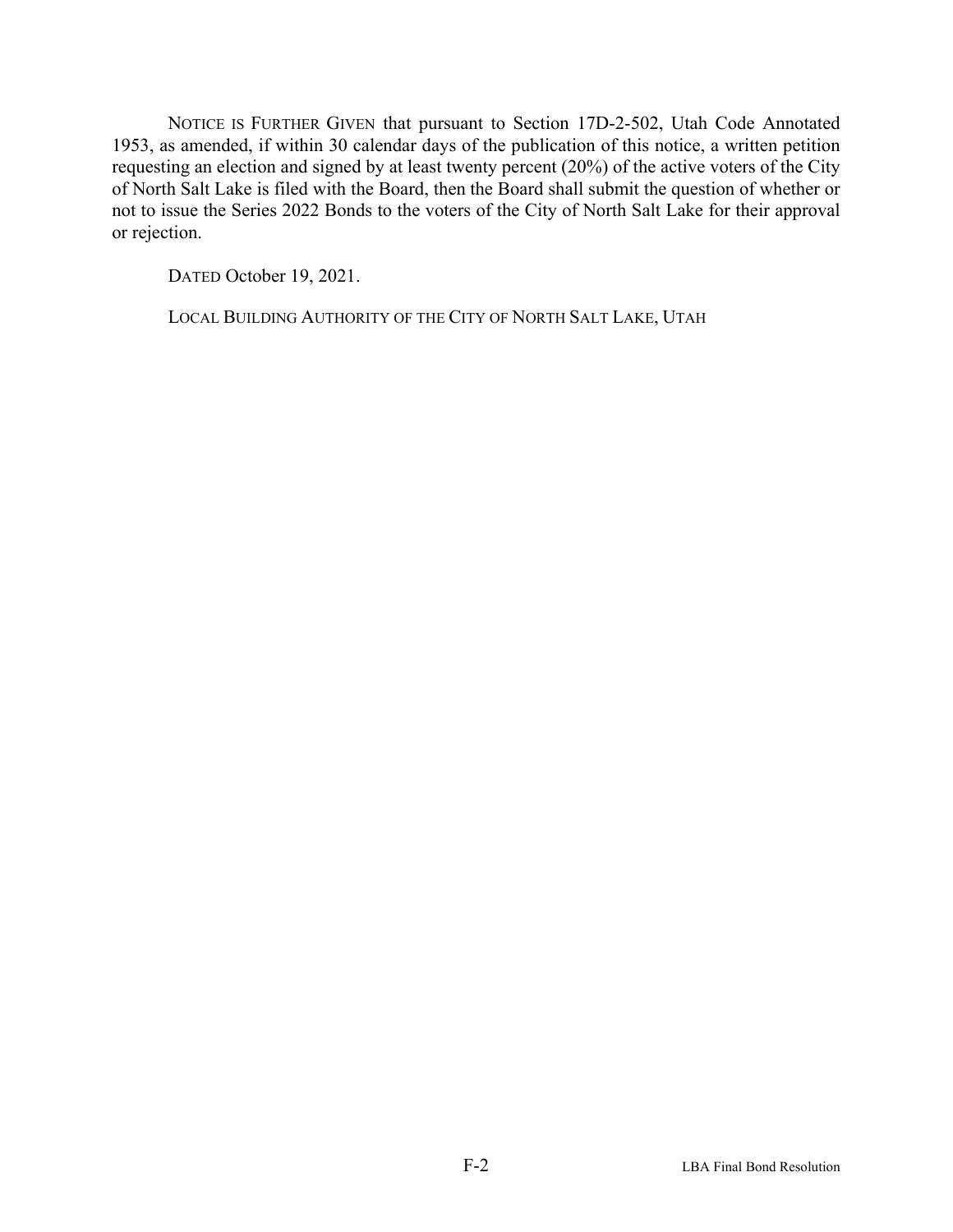## **EXHIBIT G**

CERTIFICATE OF DETERMINATION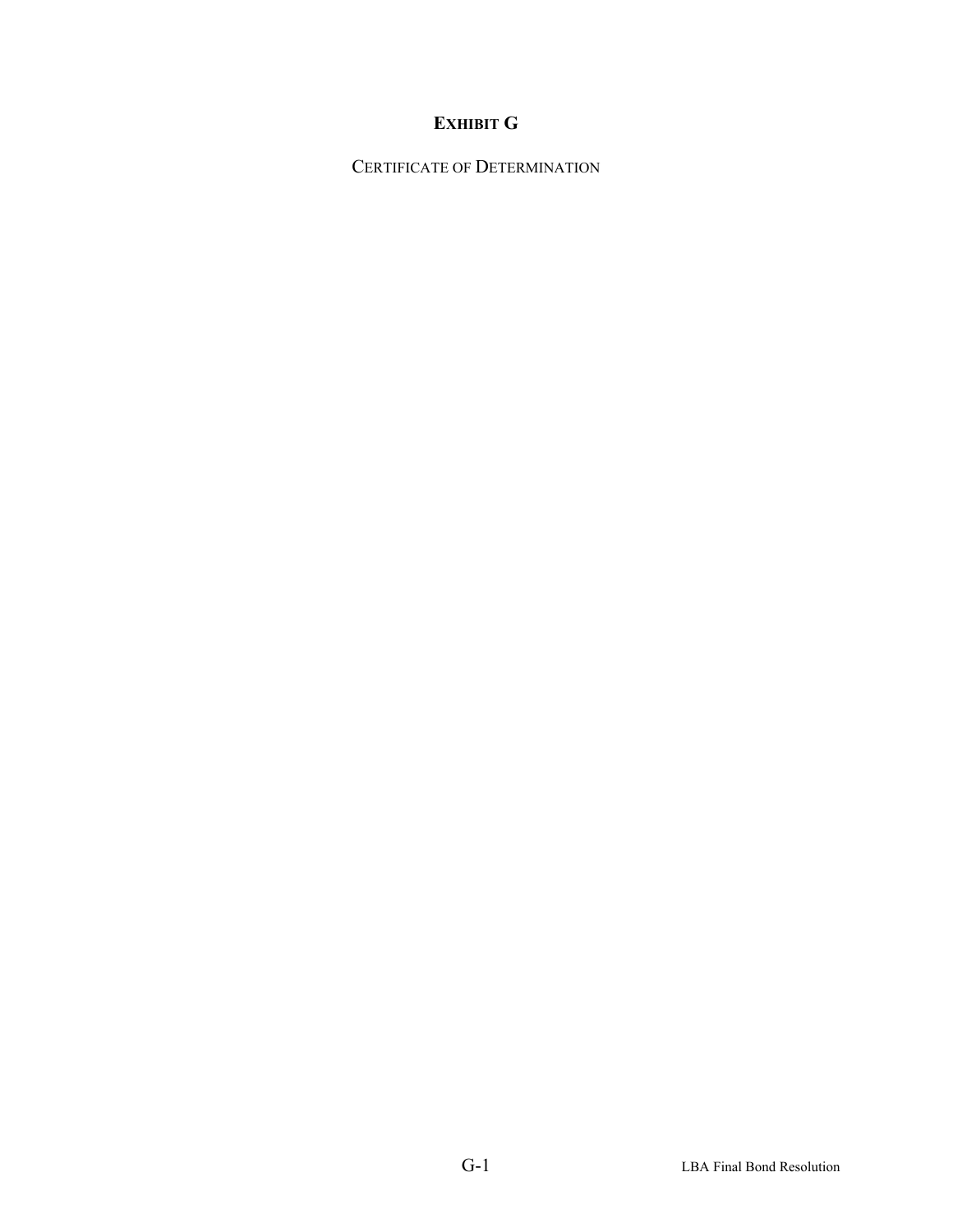## **EXHIBIT H**

CONTINUING DISCLOSURE UNDERTAKING